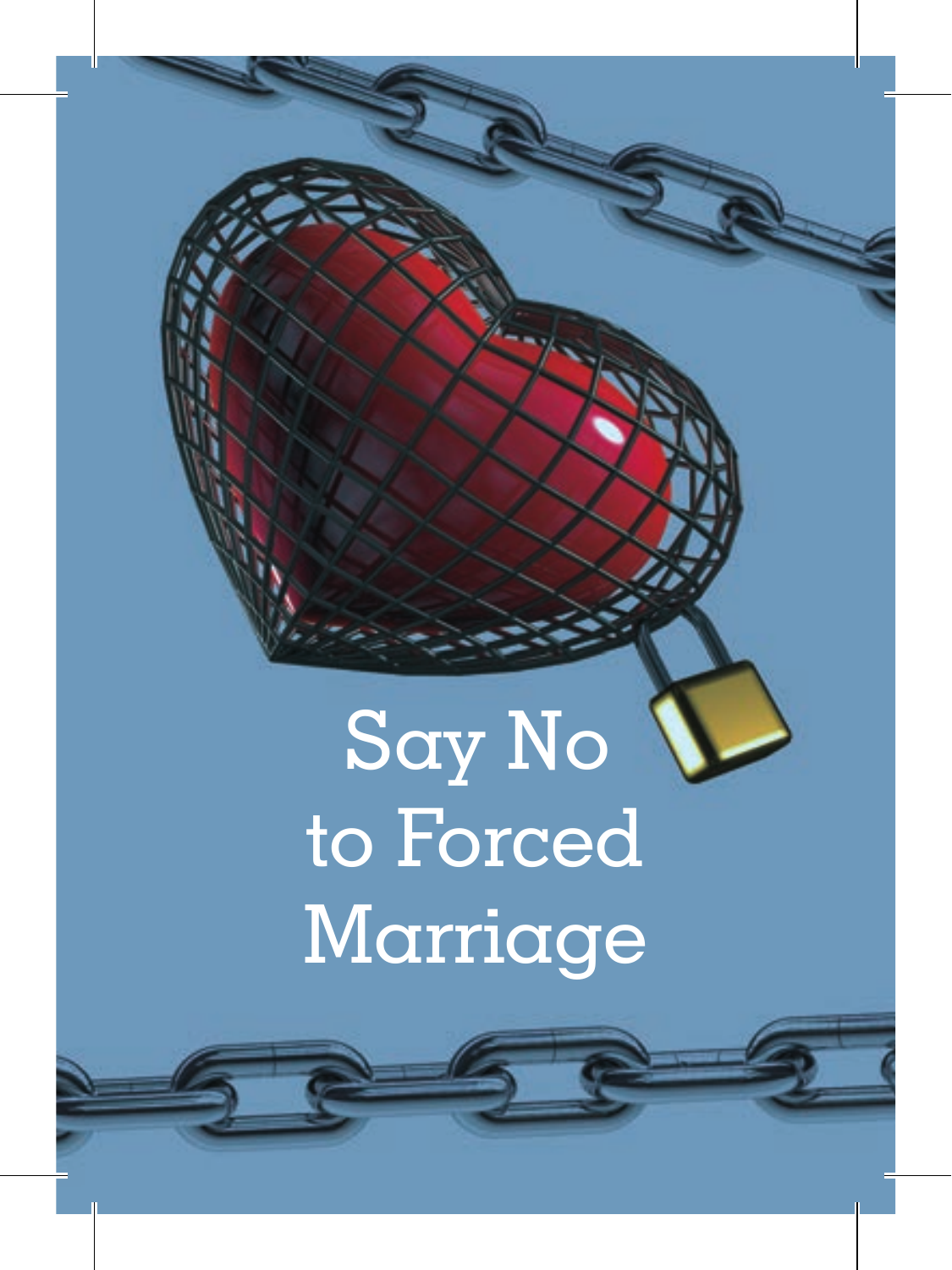# **Forced** marriage can never be justified

### Forced marriage is against the law!

Carrying a prison sentence of up to 7 years in England and Wales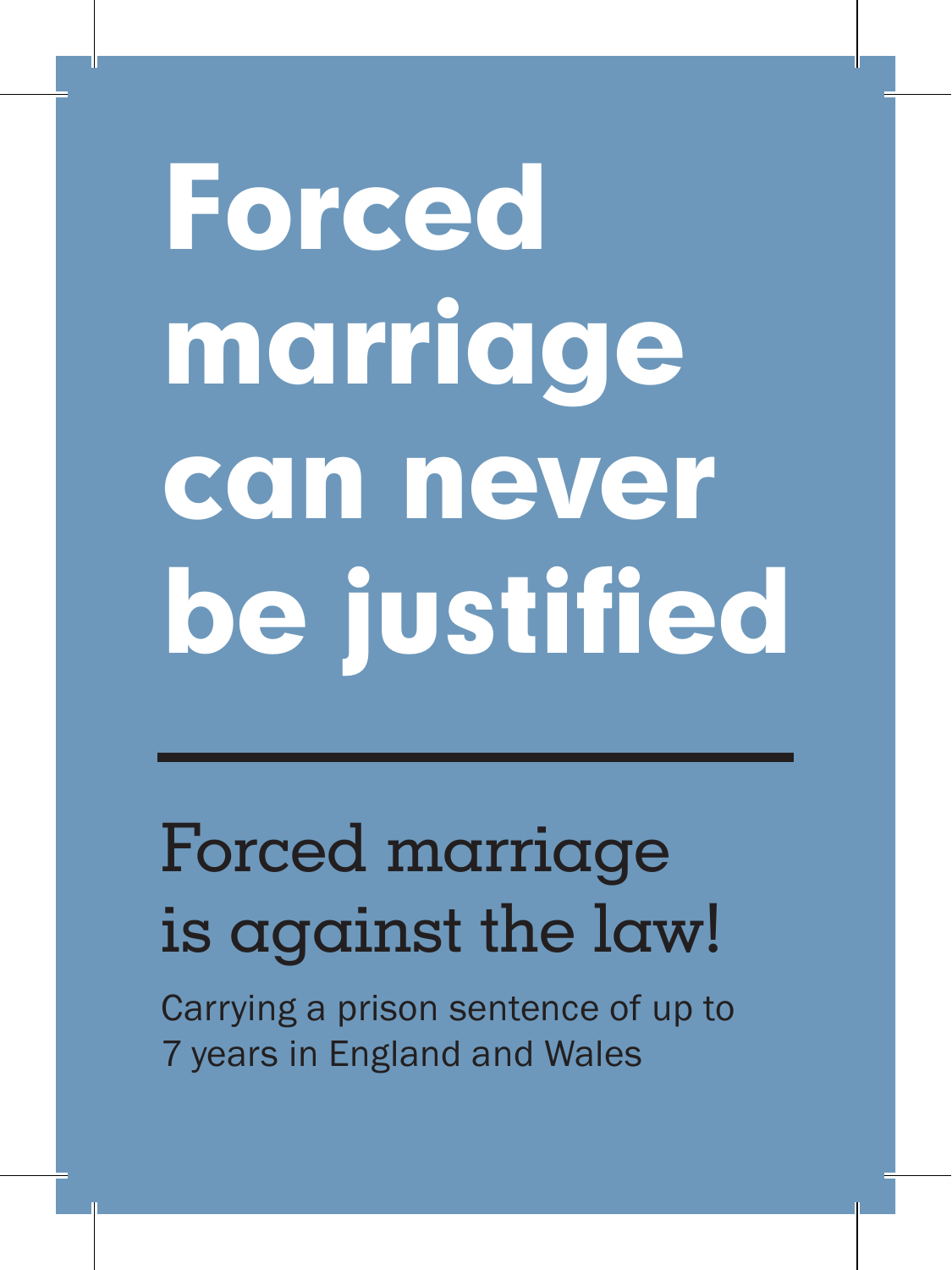This resource includes common reasons used to justify a forced marriage WARRIED

**@ MARRIED** Ñ **MARRI** *URRIED* **D** MARRIED M

**MARRI** 

.. and suggests counter-arguments to help you have those difficult conversations.

**MARRIED** WED **MARI MARRIED**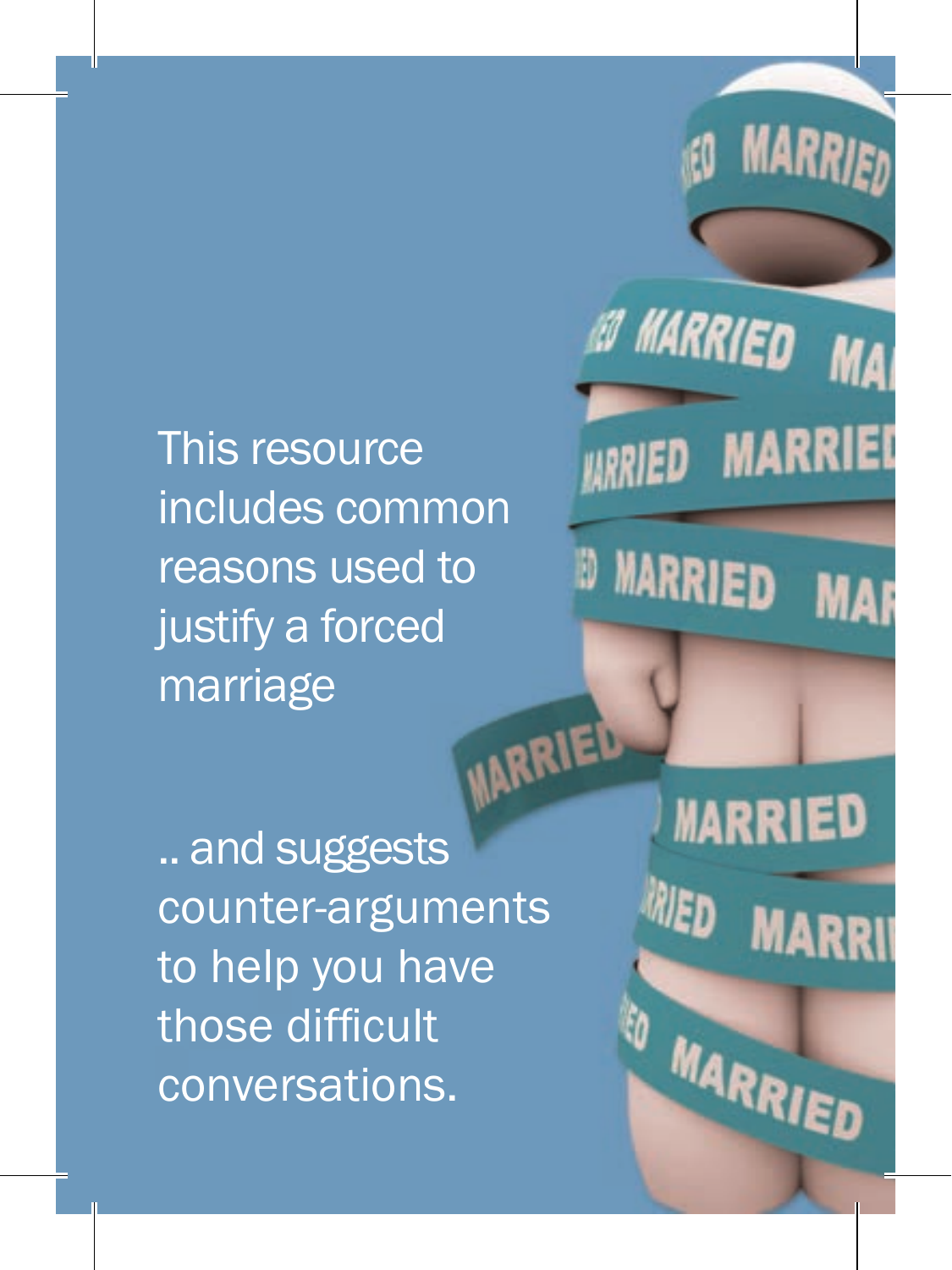## What is Forced Marriage?



A marriage conducted when families help find and choose a spouse BUT the person is FREE to accept or decline the marriage.



A marriage conducted when families find and choose a spouse BUT the person DOES NOT CONSENT or consent is obtained under duress.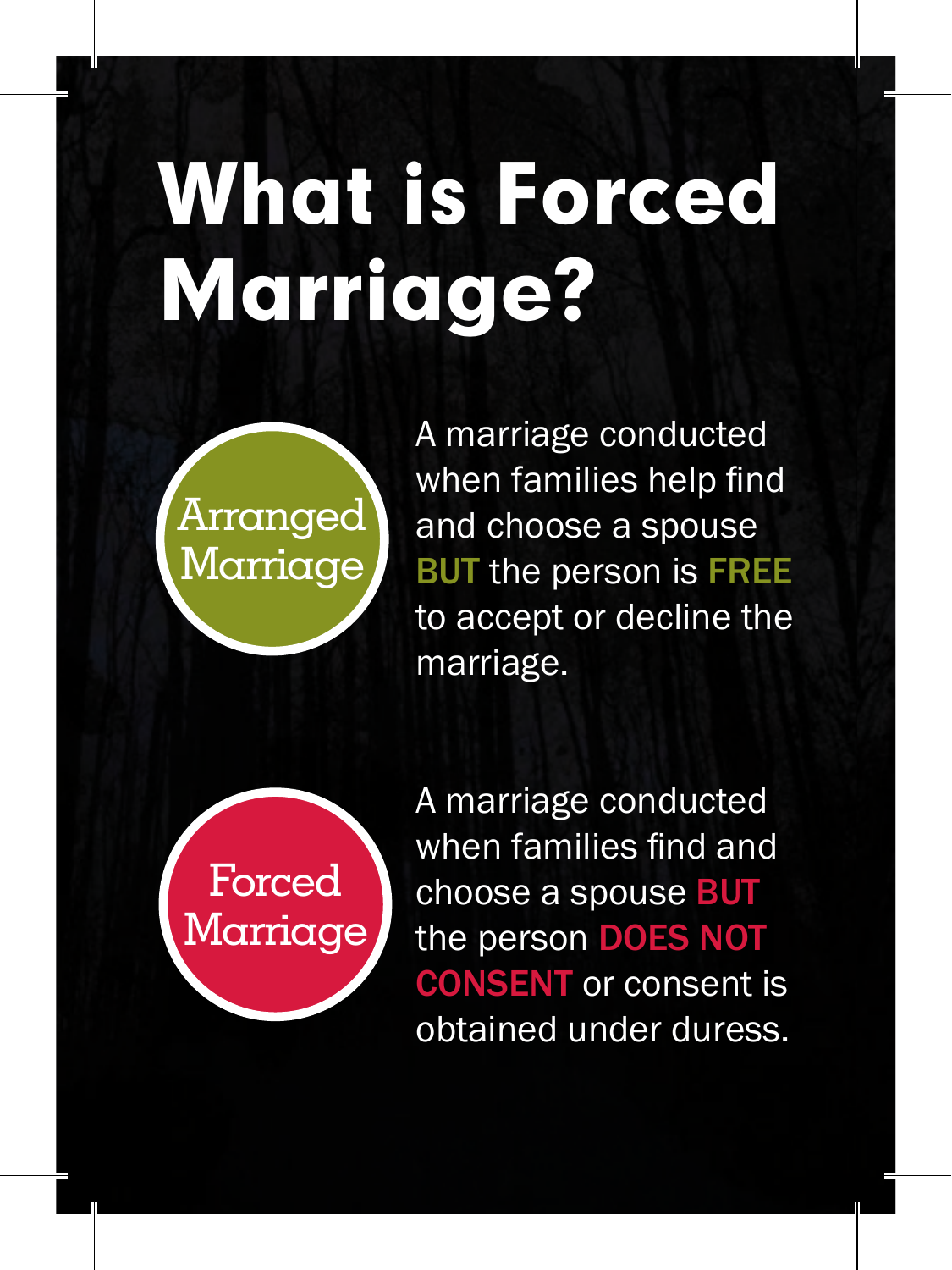## Are girls and women being buried alive today?

*Islam banned the pre-Islamic practice of burying infant girls alive.*  (Quran 81:8-9)

It can be argued that in today's society by not giving girls and women their rights, subjecting them to abuse including forced marriages and expecting them to suffer in silence, is equivalent to burying them alive!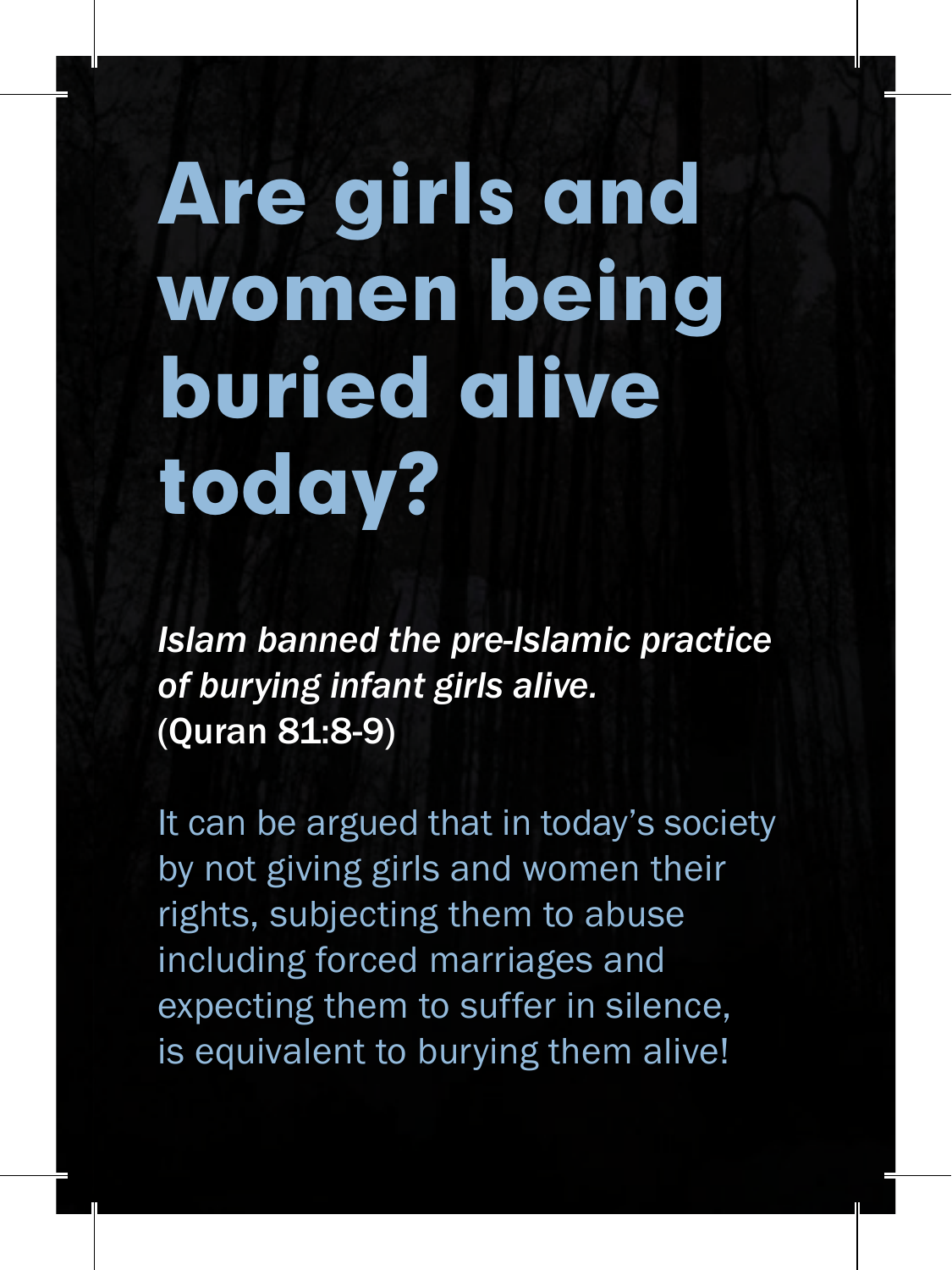### SHAME / **HONOUR** (IZZAT)

*"Our family's honour is at stake. You have to marry this person, otherwise it will bring shame upon us all. "*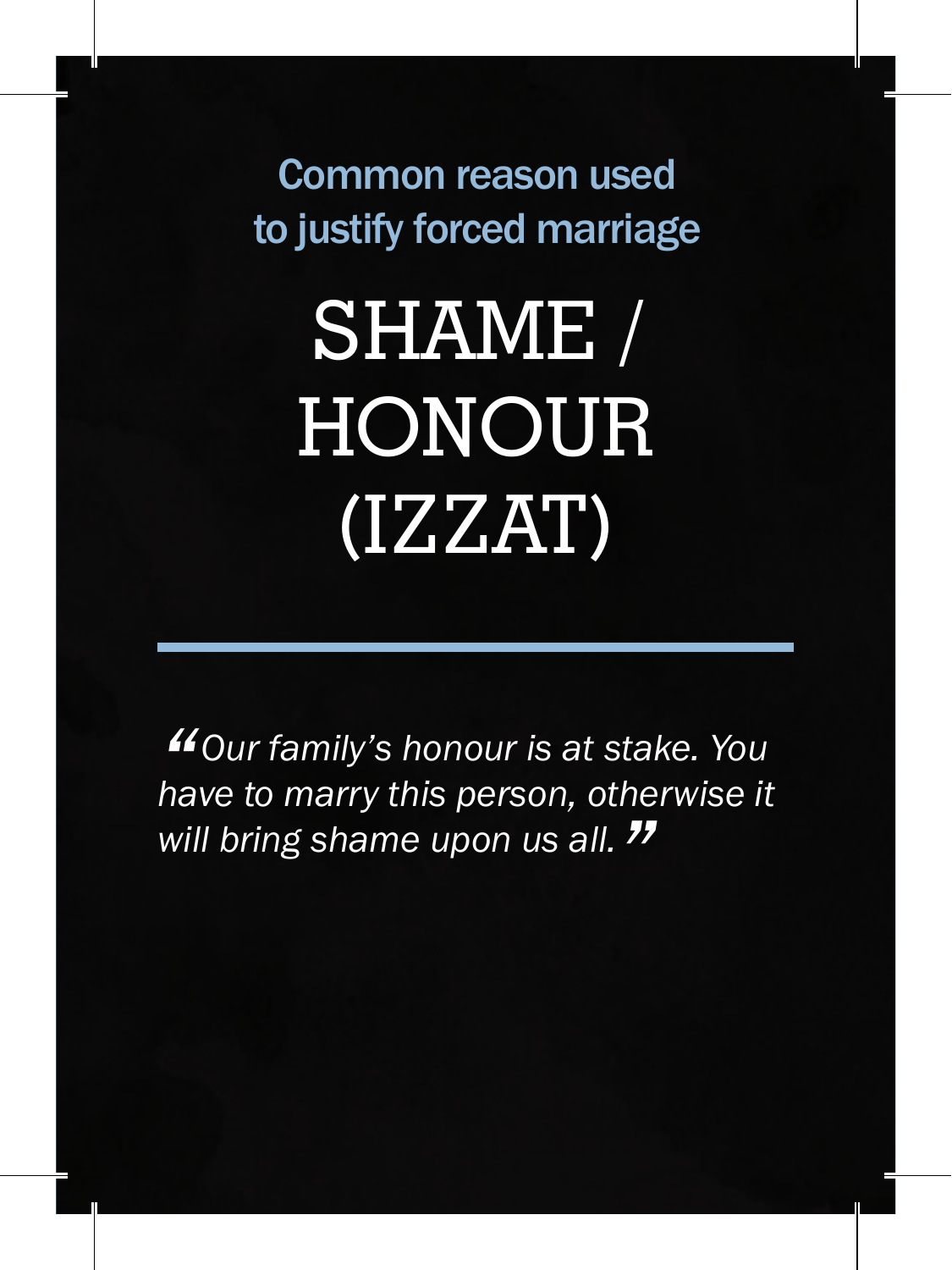In many cultures honour is used to:

- Control behaviour especially of girls and women
- Uphold status and reputation
- Enforce someone's will or way

Religion does not sanction, condone, or support such practices.

How do you feel that honour is more important to your family than your happiness?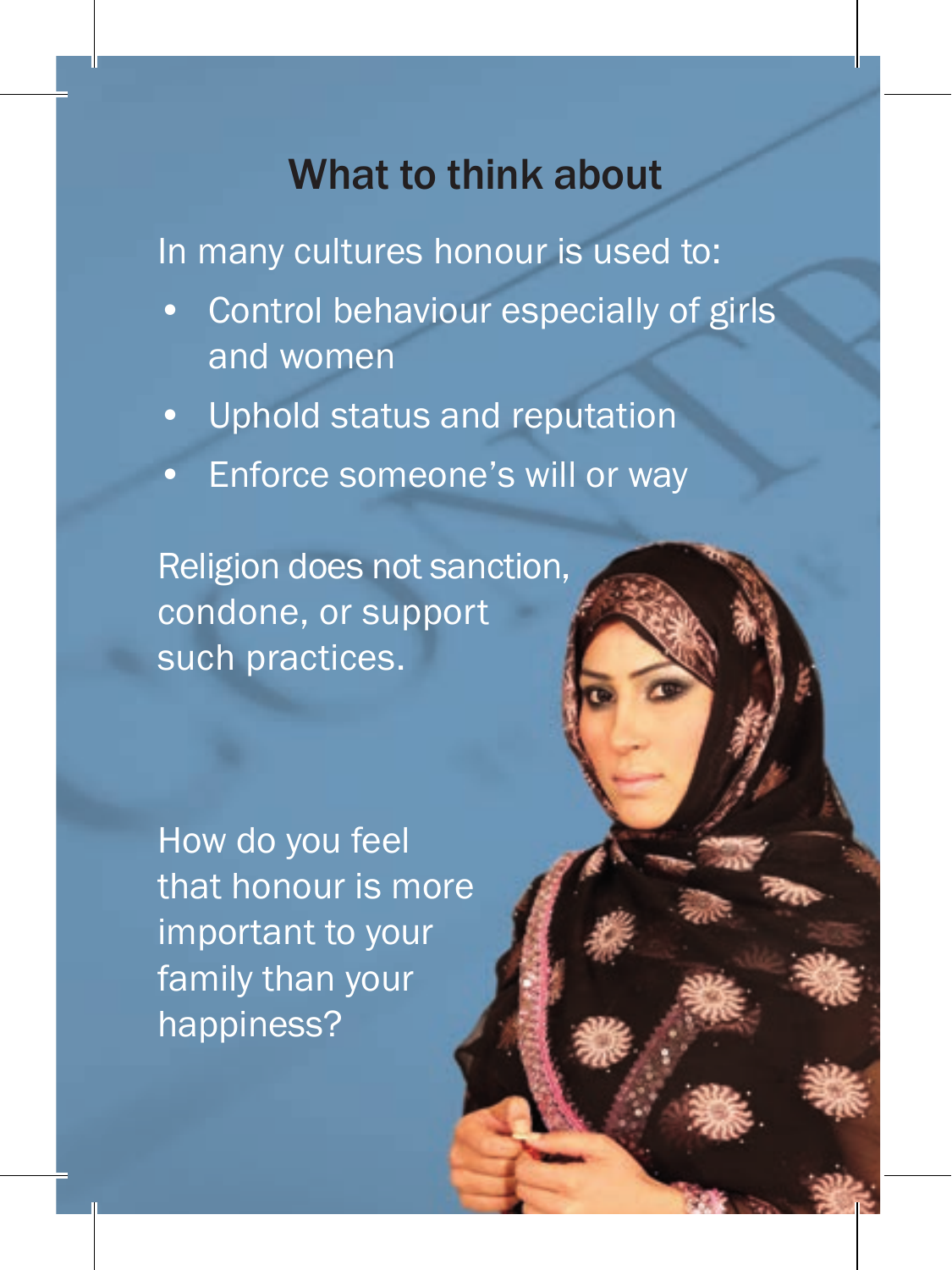### CULTURE AND TRADITION

*"Our family has certain cultures and traditions that we must maintain. Parents decide who their children marry because they know best. We've always done it this way. We decided for your brothers and sisters. "*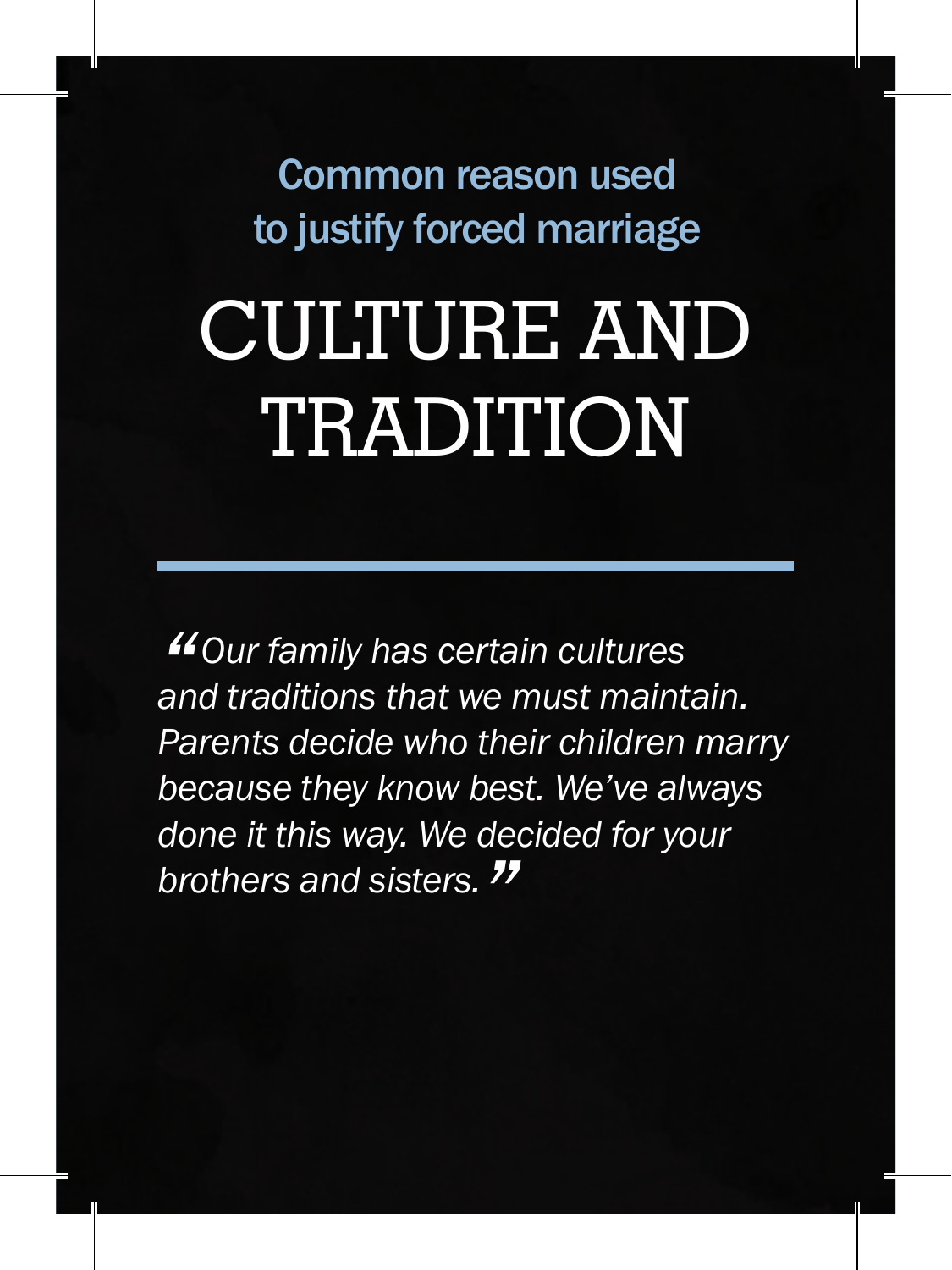Religion must take priority over culture and forced marriage is against Islam:

*"Ye who believe! Ye are forbidden to inherit women against their will. Nor shall ye treat them with harshness…"* (Quran 4:19)

For Muslim marriages to be valid free and informed consent is required from both bride and groom which includes without emotional pressure.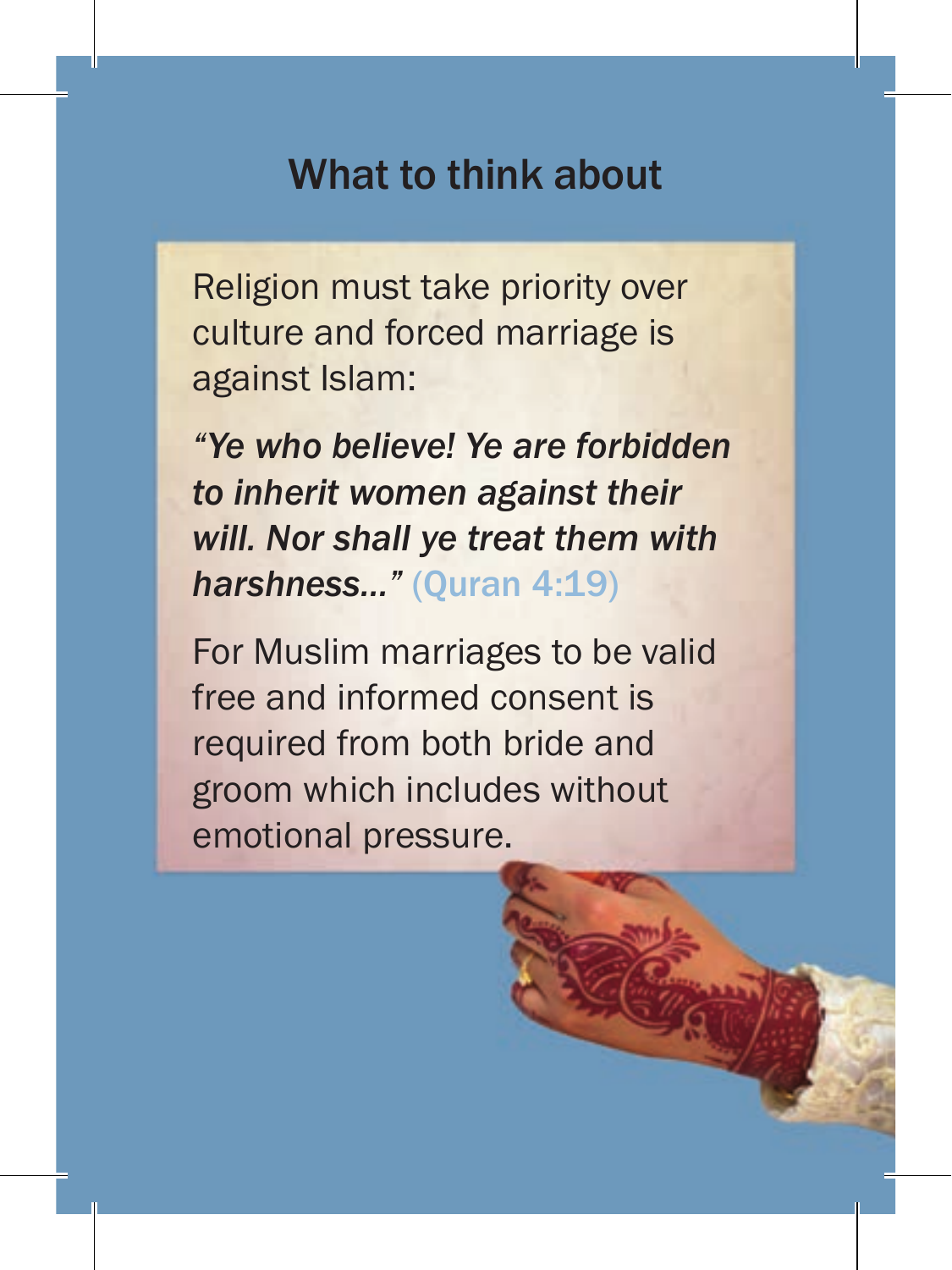### STATUS OF **PARENTS**

*"Your religion teaches you to obey and respect your parents, especially mothers. For example, 'paradise lies beneath your mother's feet.' Therefore, you have to agree to our choice of marriage partner. "*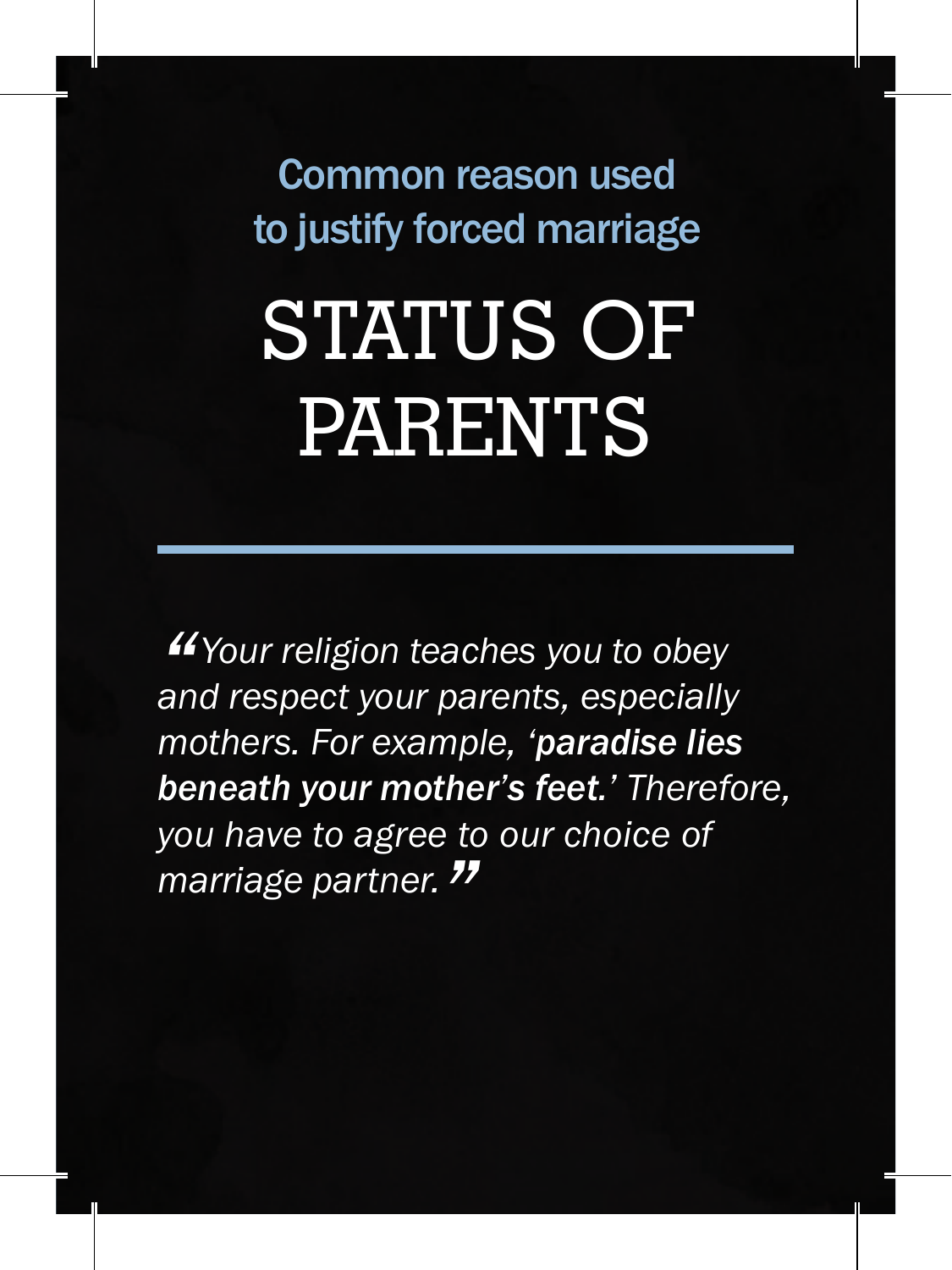In Islam parents should be treated with kindness and respected. However, this high status comes with responsibilities including to their children and they should not be telling you to do something that is against Islam such as forced marriage. Therefore, Allah commands you to speak out for justice, even against your family:

*"O you who believe, stand firmly for justice as witnesses for God, even as against yourselves, or your parents, or your kin and whether it be (against) rich or poor."*  (Quran 4:135)

*"Whenever you speak justly, speak justly, even if it is against kin."*  (Quran 6:152)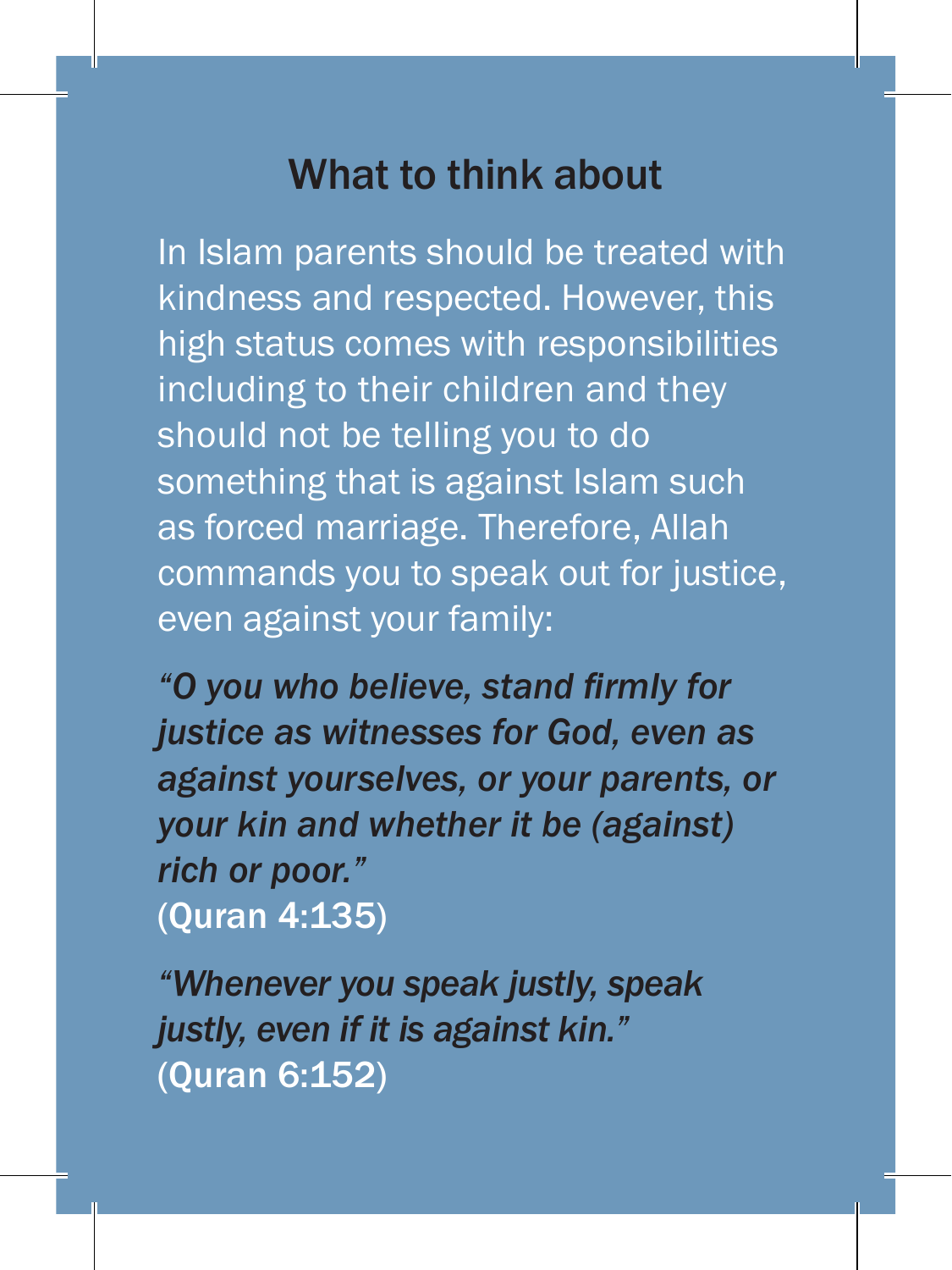### MAINTAINING FAMILY TIES AND SECURING **BRITISH** CITIZENSHIP Common reason used to justify forced marriage

**"** If you marry this person, they can come to the UK and become a British *If you marry this person, they can citizen which will help our extended family. It's our duty to help them and maintain / strengthen family ties. "*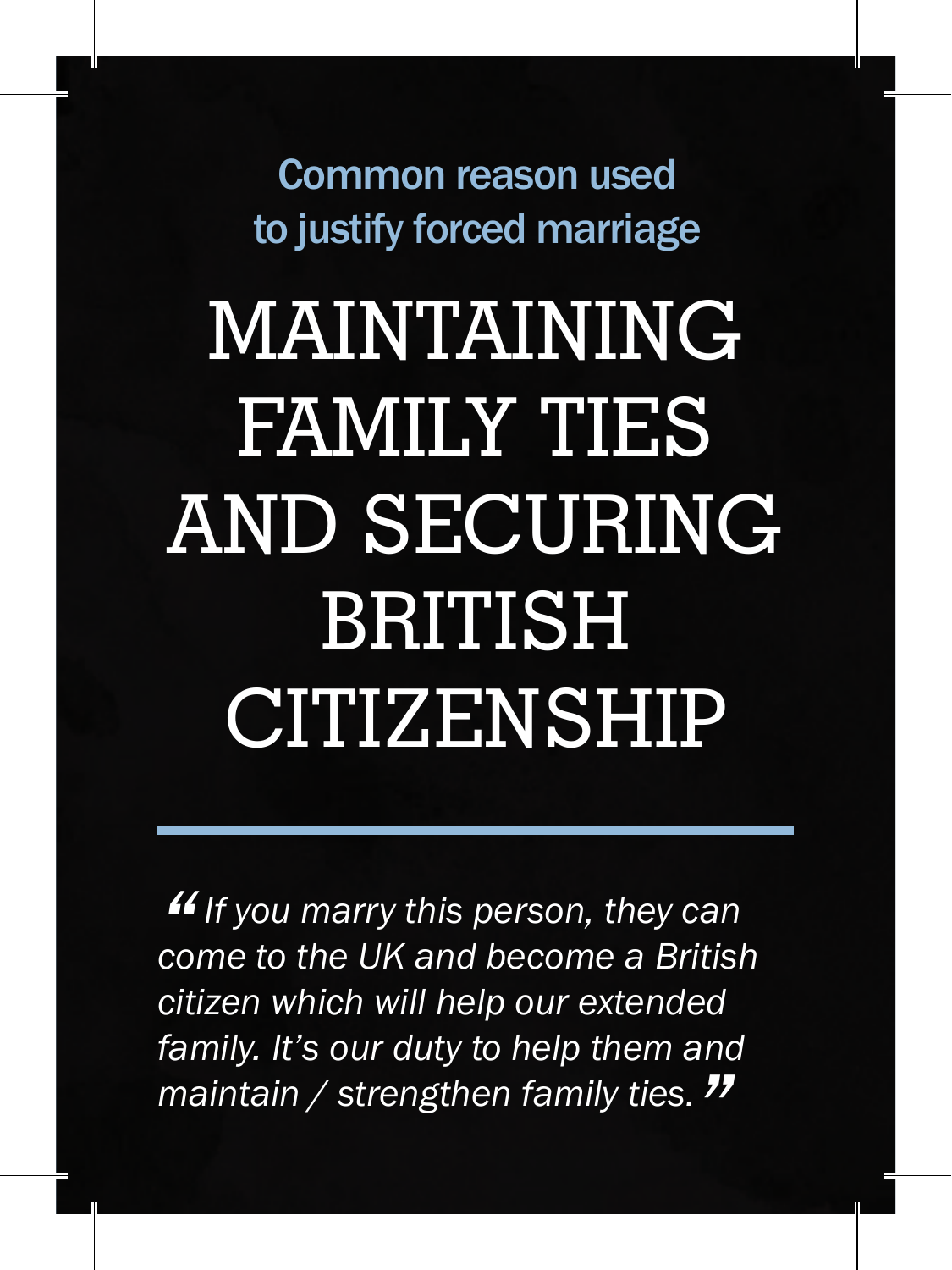You are not a transaction that your happiness should be bartered in exchange for a British passport. Also how do you feel about your family placing more importance on family ties of extended family members, particularly those abroad, more than their ties to you, their immediate family? The well being of extended family is being given greater importance than your happiness.

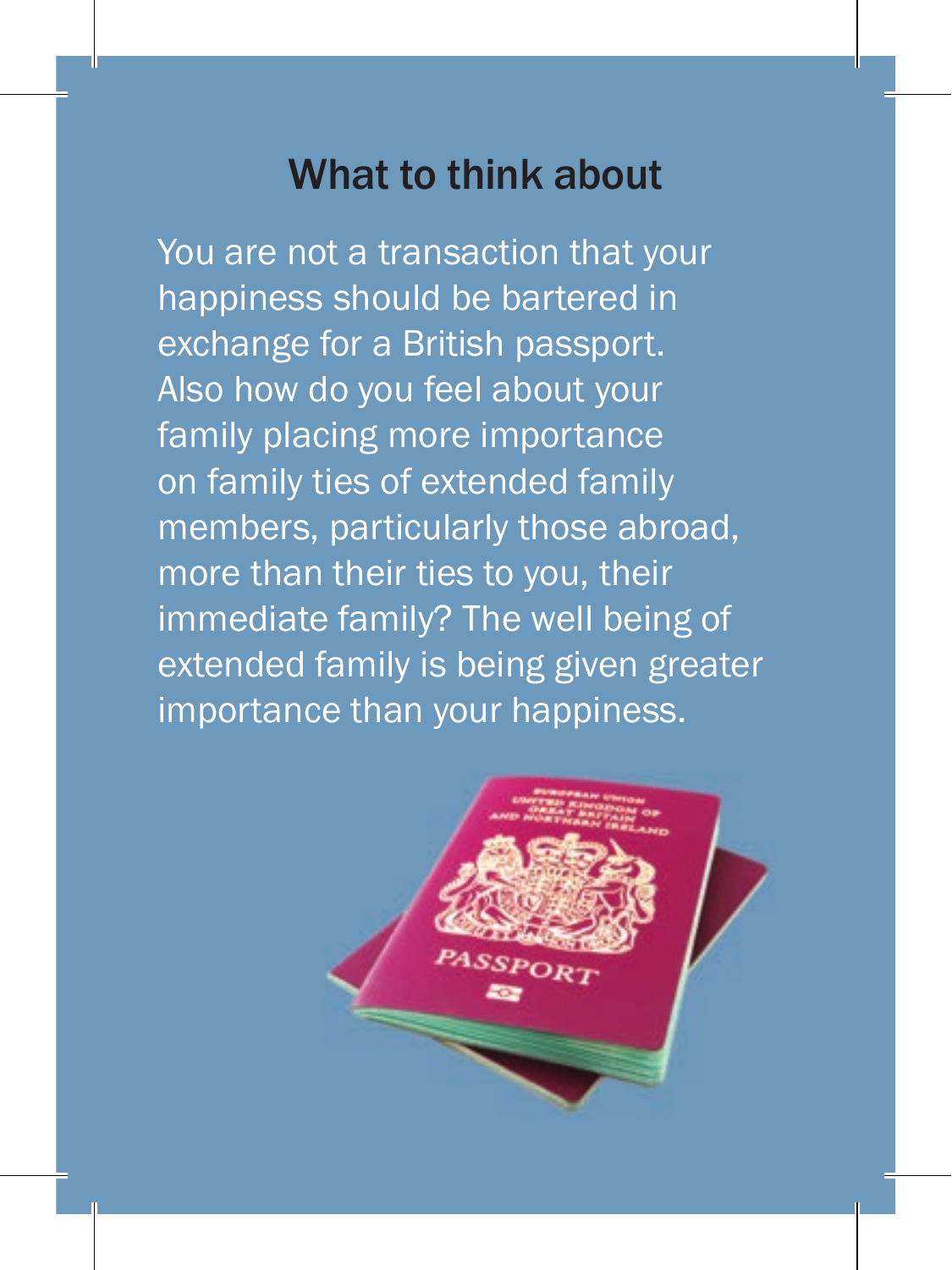### **THREATS** TO DISOWN

**"** If you don't agree to this marriage,<br>we will disown you. You won't be able *If you don't agree to this marriage, to see your brothers and sisters again, or anyone else. You will be all alone. "*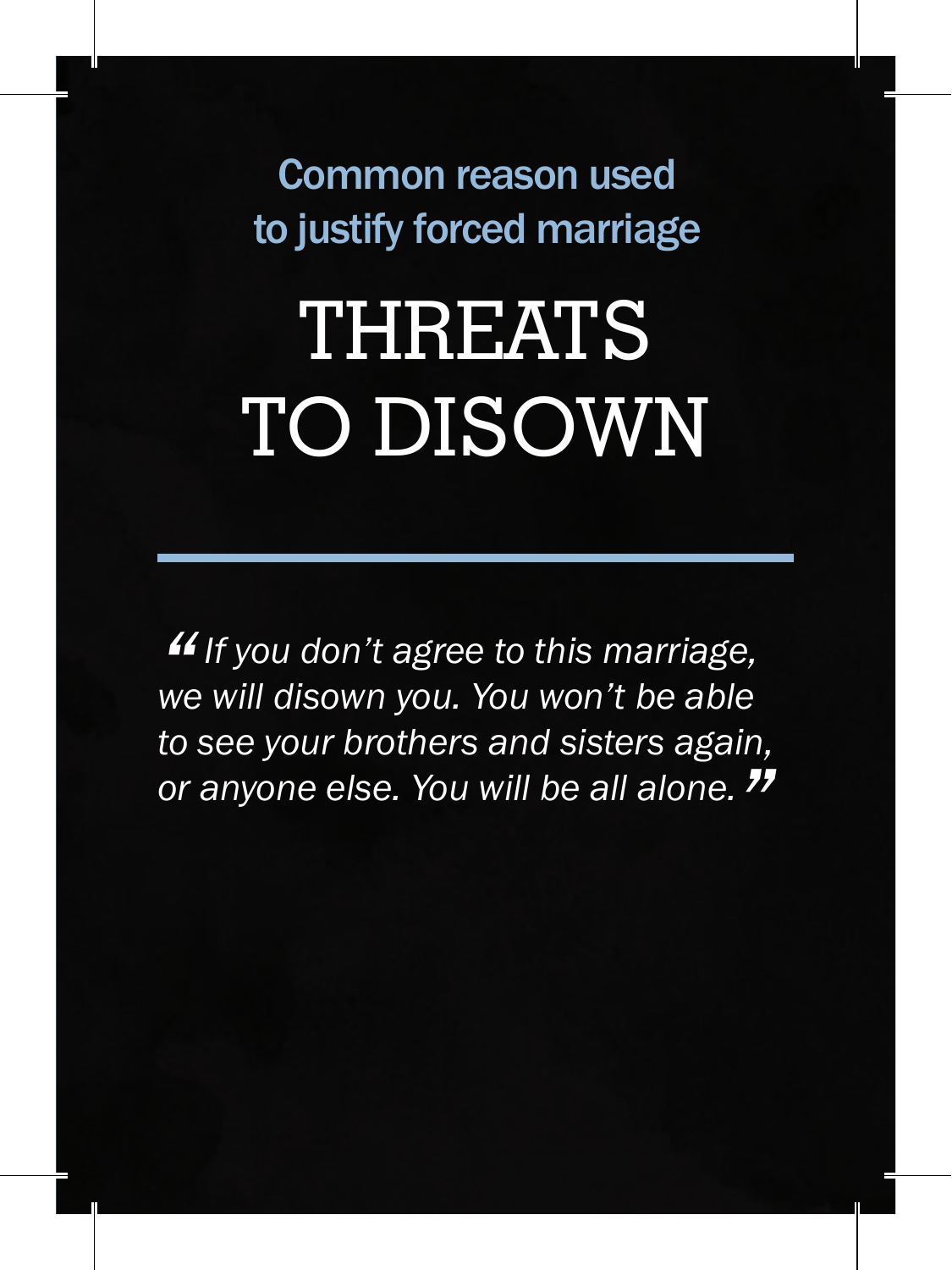There are several hadiths that mention the importance of maintaining family relations and some even mention not to severe ties of kinship. Family members should be reminded of this.

If these hadiths are used to pressure you into marrying within the family to maintain ties, they should be reminded that this cannot be at the expense of going against other Islamic principles of justice and committing acts against Islam such as forced marriage.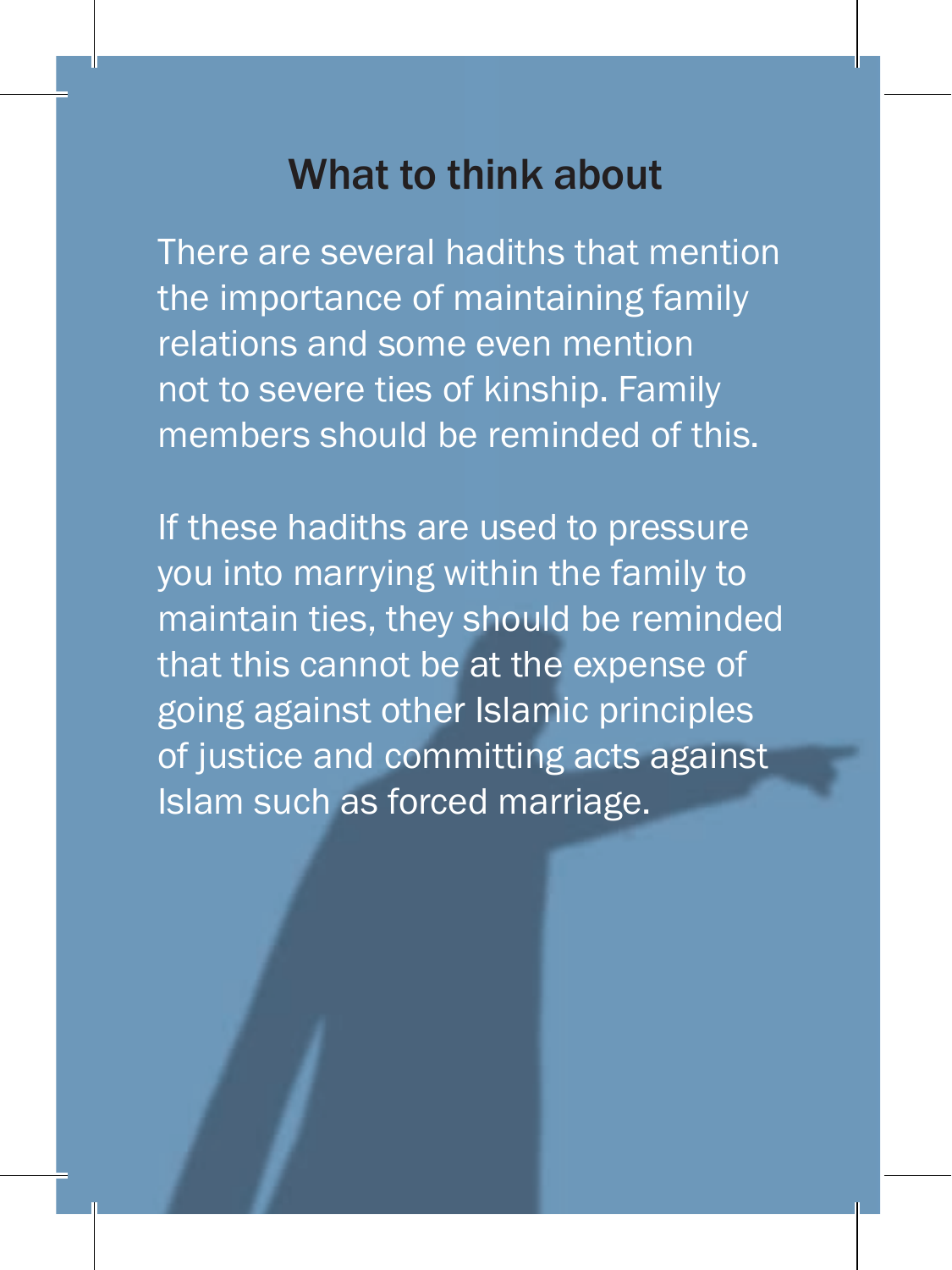### FINANCIAL GAIN Common reason used to justify forced marriage

**"** If you marry your cousin then of money, property, and land abroad *If you marry your cousin then our and here in the UK can remain in the family."*

*"The person we have found for you to marry is wealthy and you will be better off and will be looked after. "*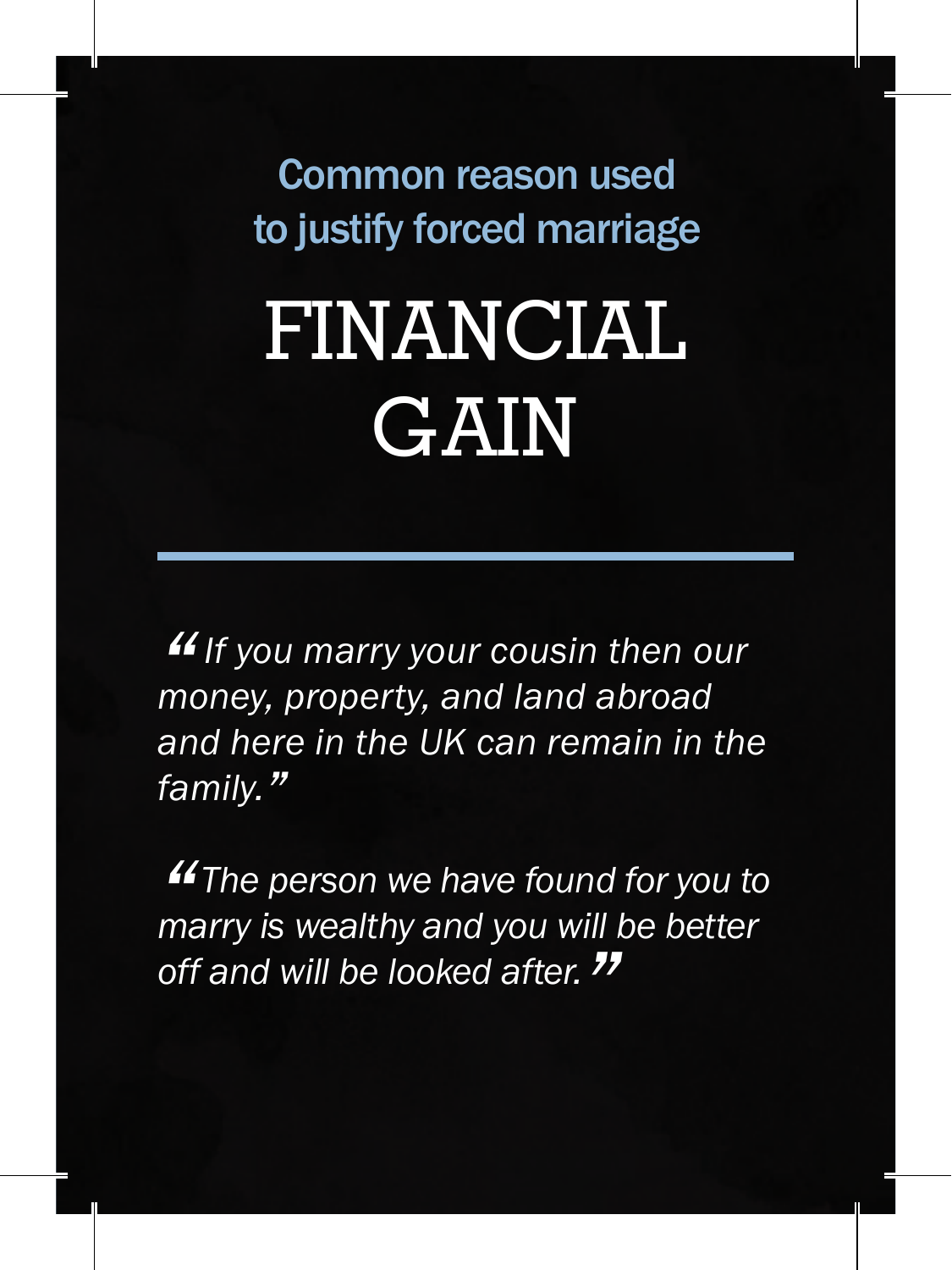You are not a transaction! A person's livelihood and sustenance (rizq) is from God and such actions, especially that counter the teachings of Islam will not necessarily result in retaining wealth.

*And will provide for him from where he does not expect. And whoever relies upon Allah - then He is sufficient for him…... Allah has already set for everything a [decreed] extent.*  (Quran 65:3)

*And there is no creature on earth but that upon Allah is its provision…*  (Quran 11:6)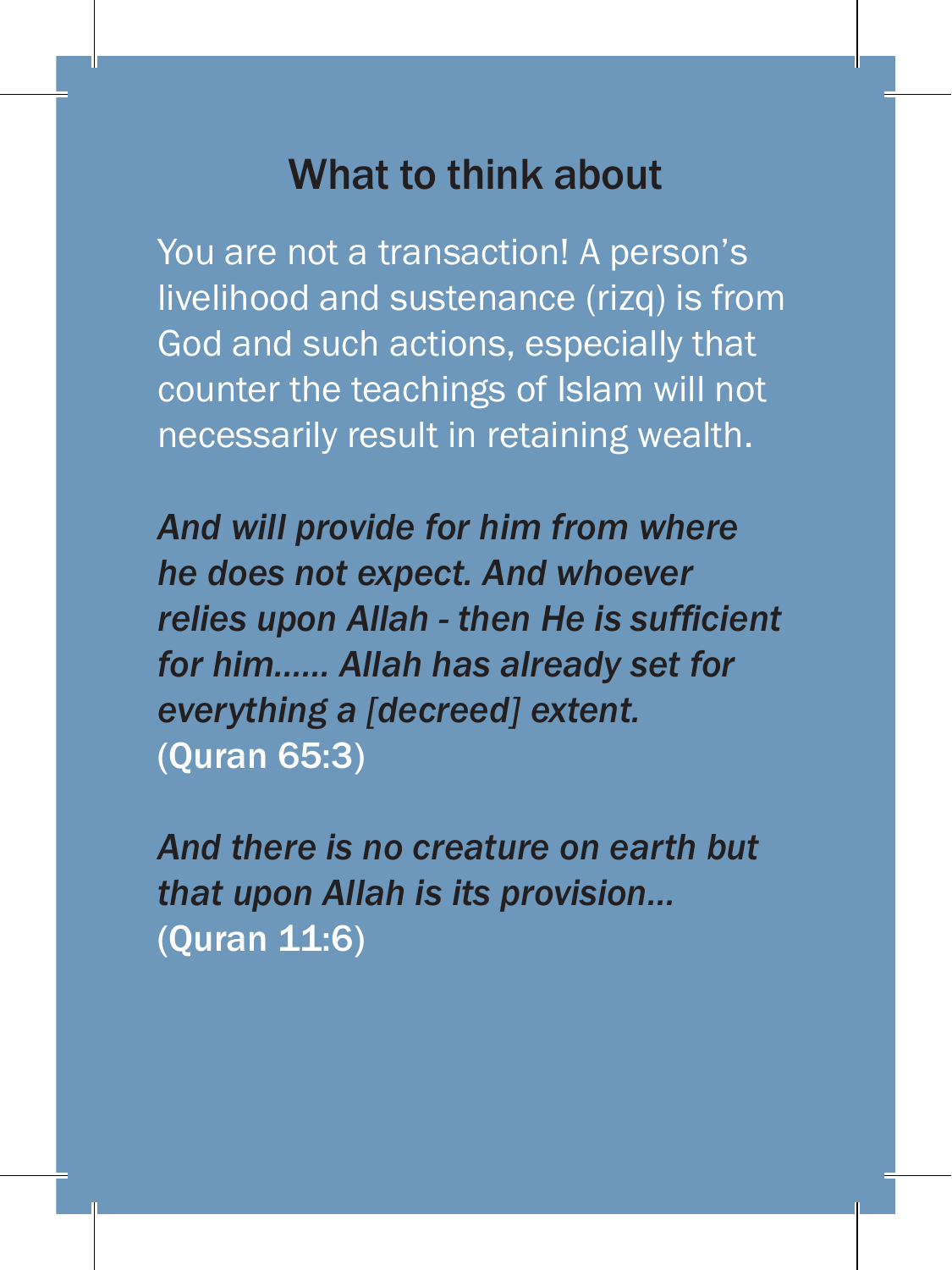### **BRIBERY**

*" can have whatever you want; new If you agree to this marriage you car, house, money or even to go to university. "*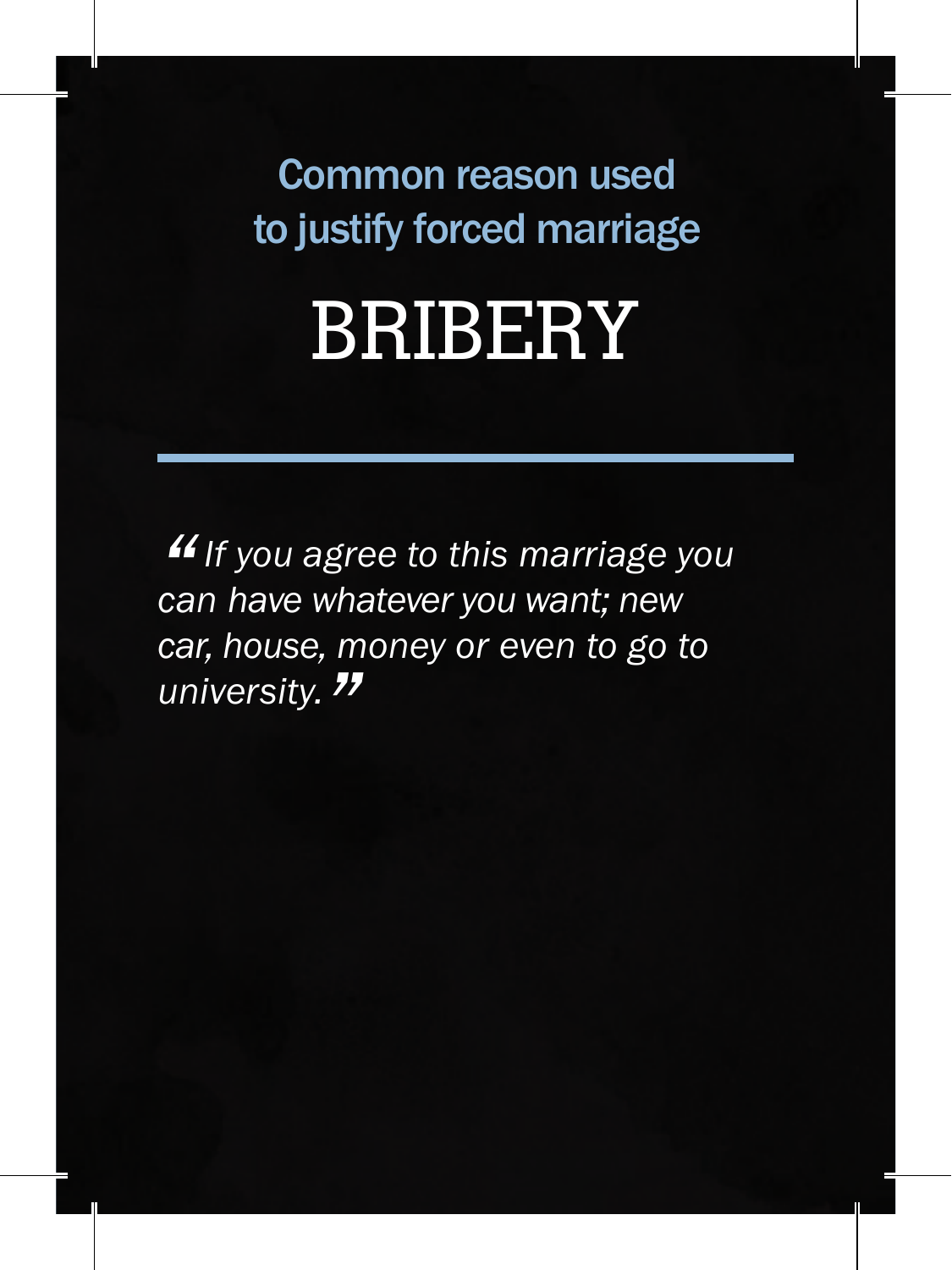You are not a financial transaction or commodity but a person and should not be treated in this manner. Are you willing to sacrifice your happiness for material goods?

You should not have to be forced into marriage in exchange for your education, which is your right. You can be supported to continue with your education without parental support.

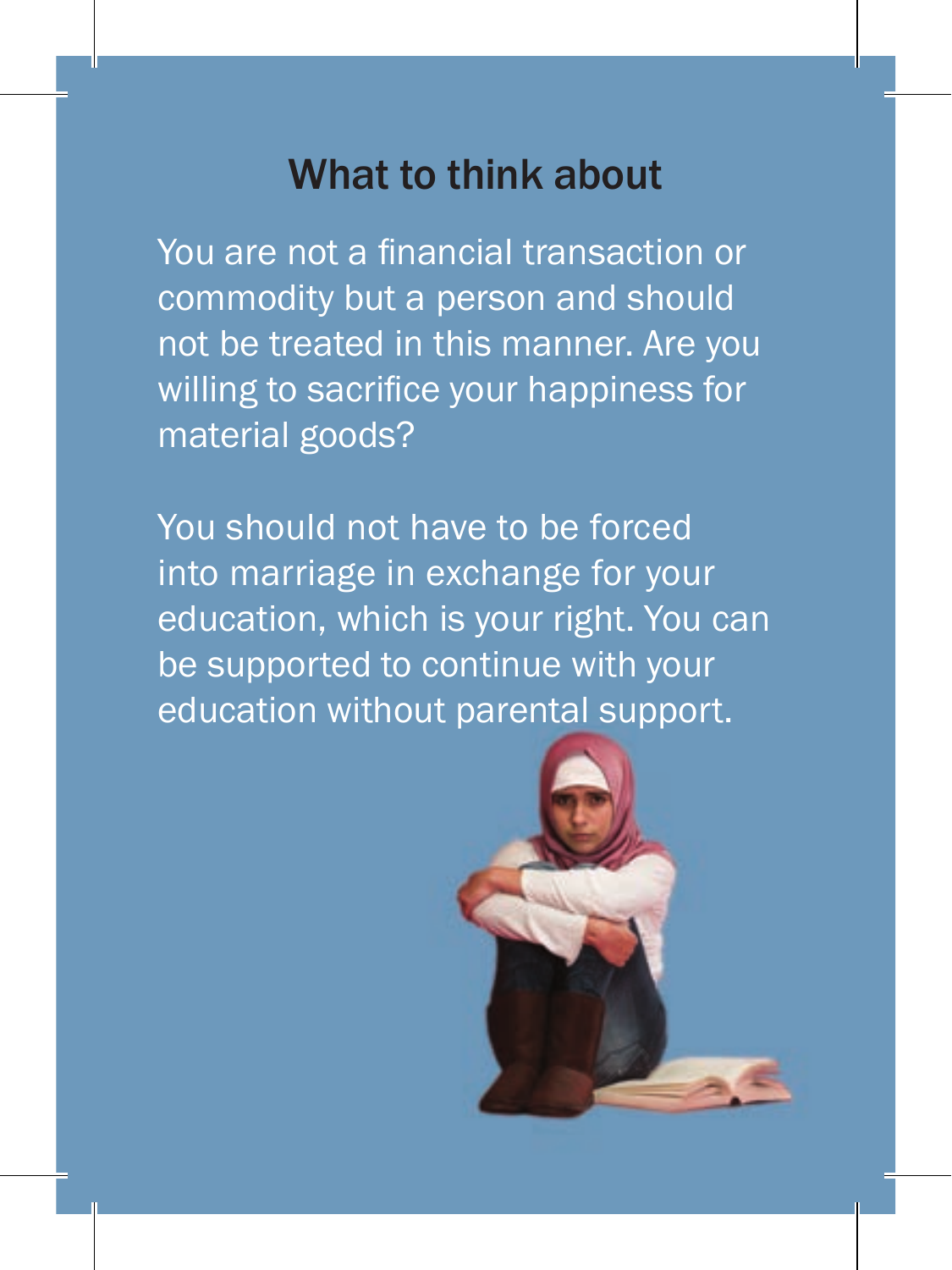### SELF HARM / POOR HEALTH

*" you will give your father a heart attack, If you don't agree to this marriage he is already unwell. "*

*"If you don't agree to this marriage I will kill myself and it will be on your head! "*

*"Your grandparents are elderly and they don't have long to live, it is their last wish for this marriage to happen. "*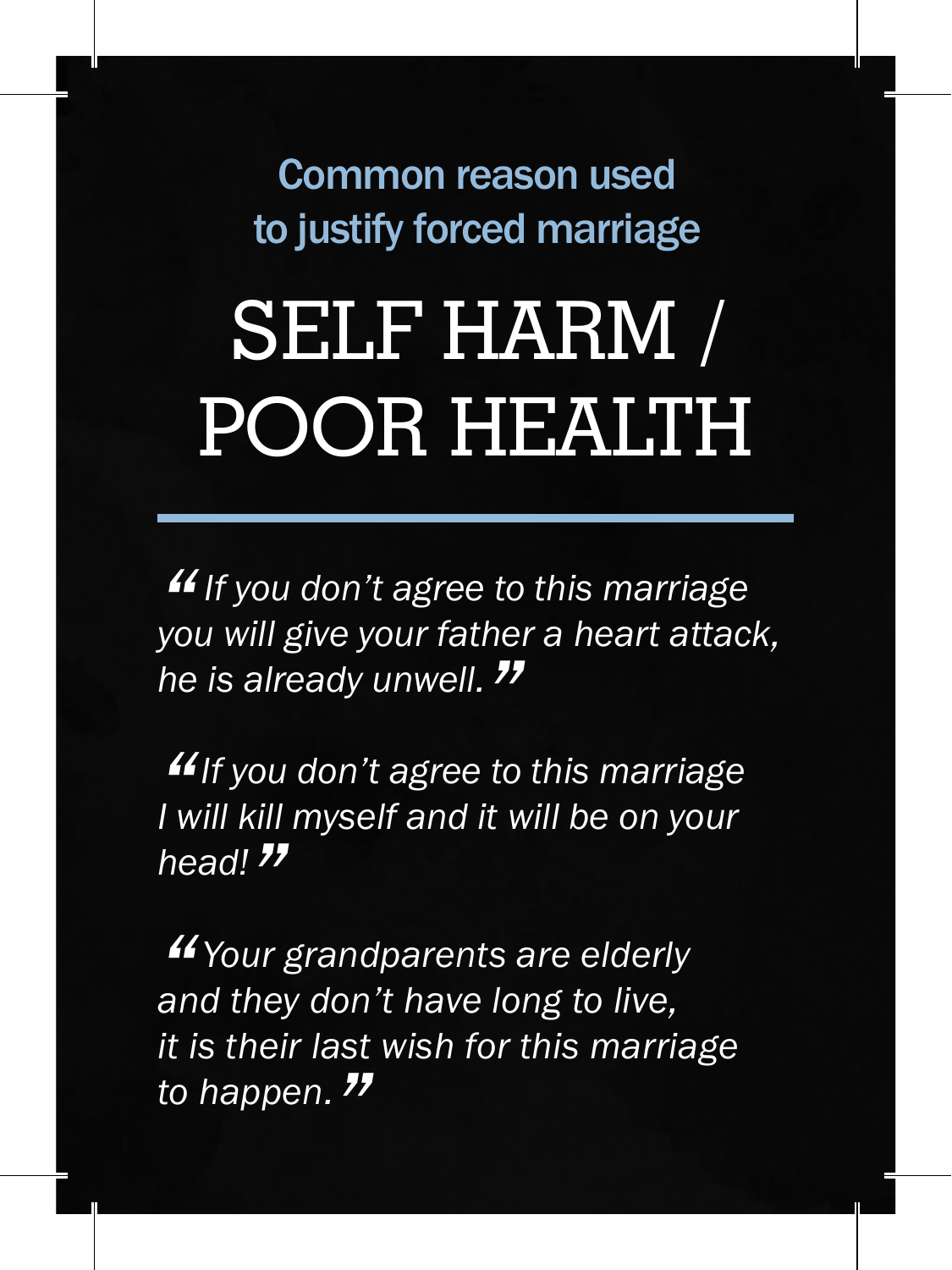You must think about your own physical and emotional health. Consequences of forced marriage can include: domestic violence, rape, depression / self-harm, loneliness and loss of job or education.

Given self-harm / suicide are generally against the principles of Islam, are the threats realistic?

You cannot be held responsible for actions of others as God in numerous verses says He has determined exact time of death:

*And it is not [possible] for one to die except by permission of Allah at a decree determined.* (Quran 3:145)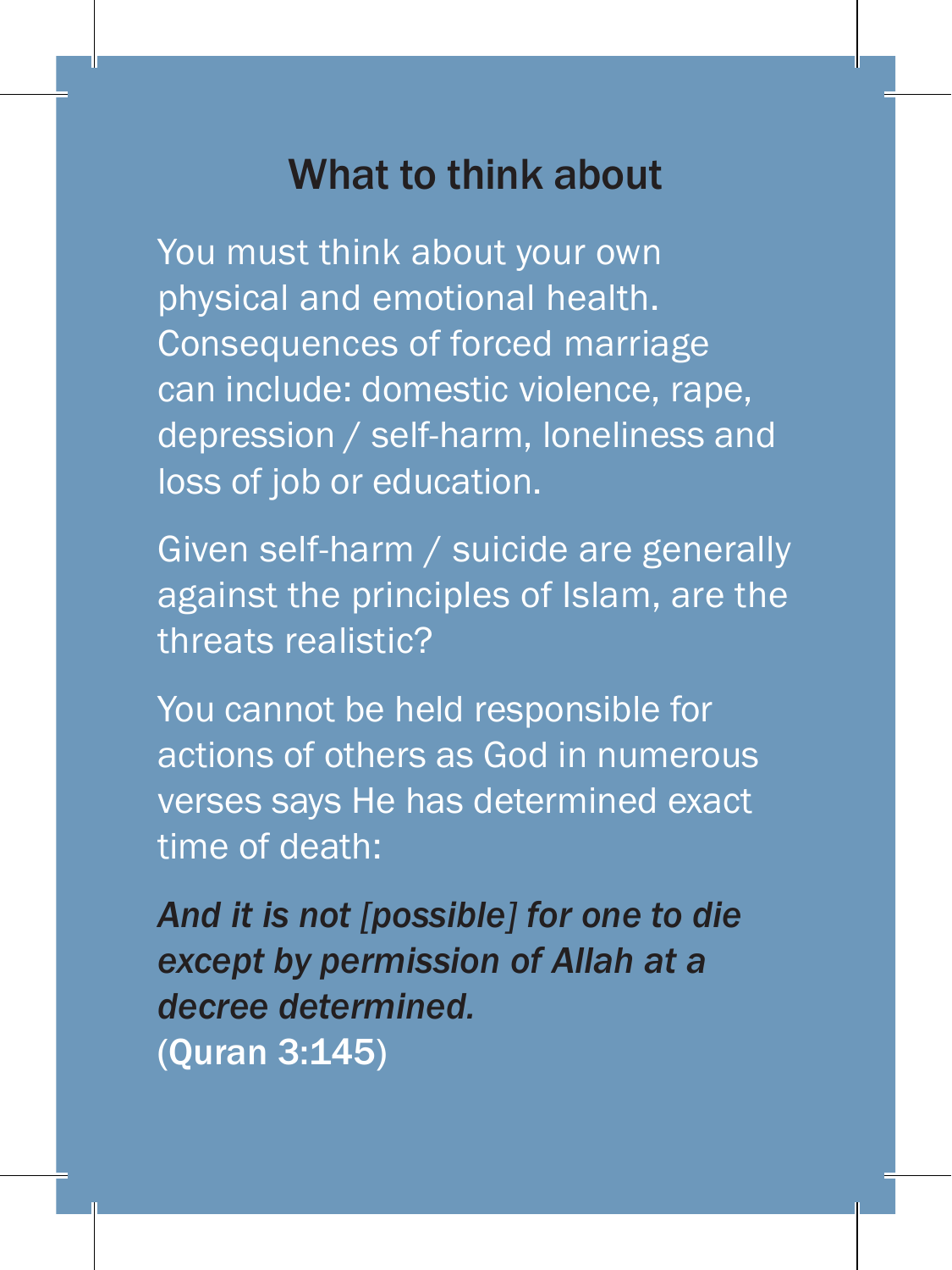## **THREATS** OF PARENTS DIVORCING

*"If you don't do as you are told and marry this person, your father will divorce me. "*

*" will ruin your sister's marriage as her If you refuse this marriage then you husband will divorce her because it is his relative. "*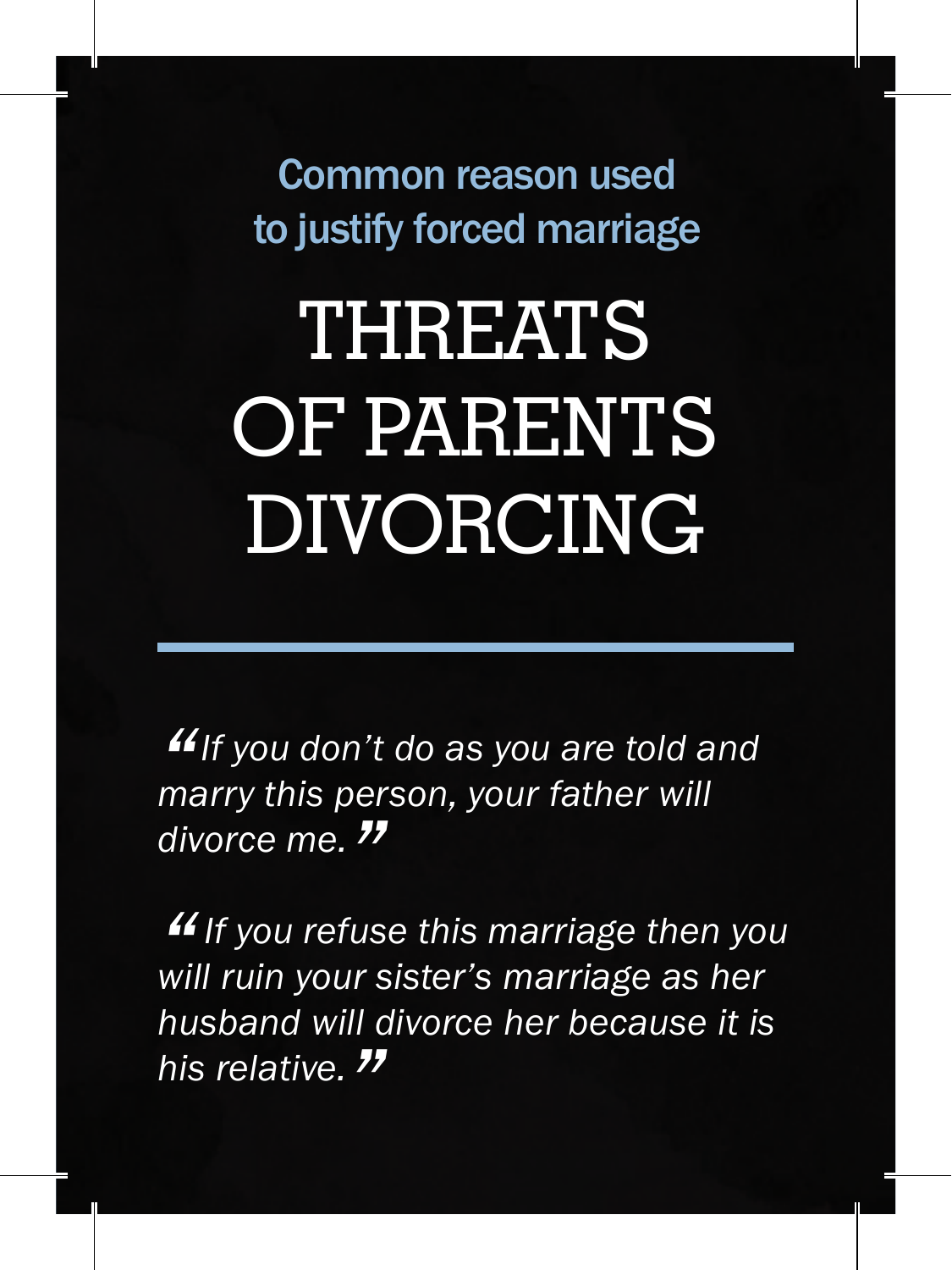Your parents and other family members are adults and responsible for their own marriages. You cannot and should not take responsibility for their actions.

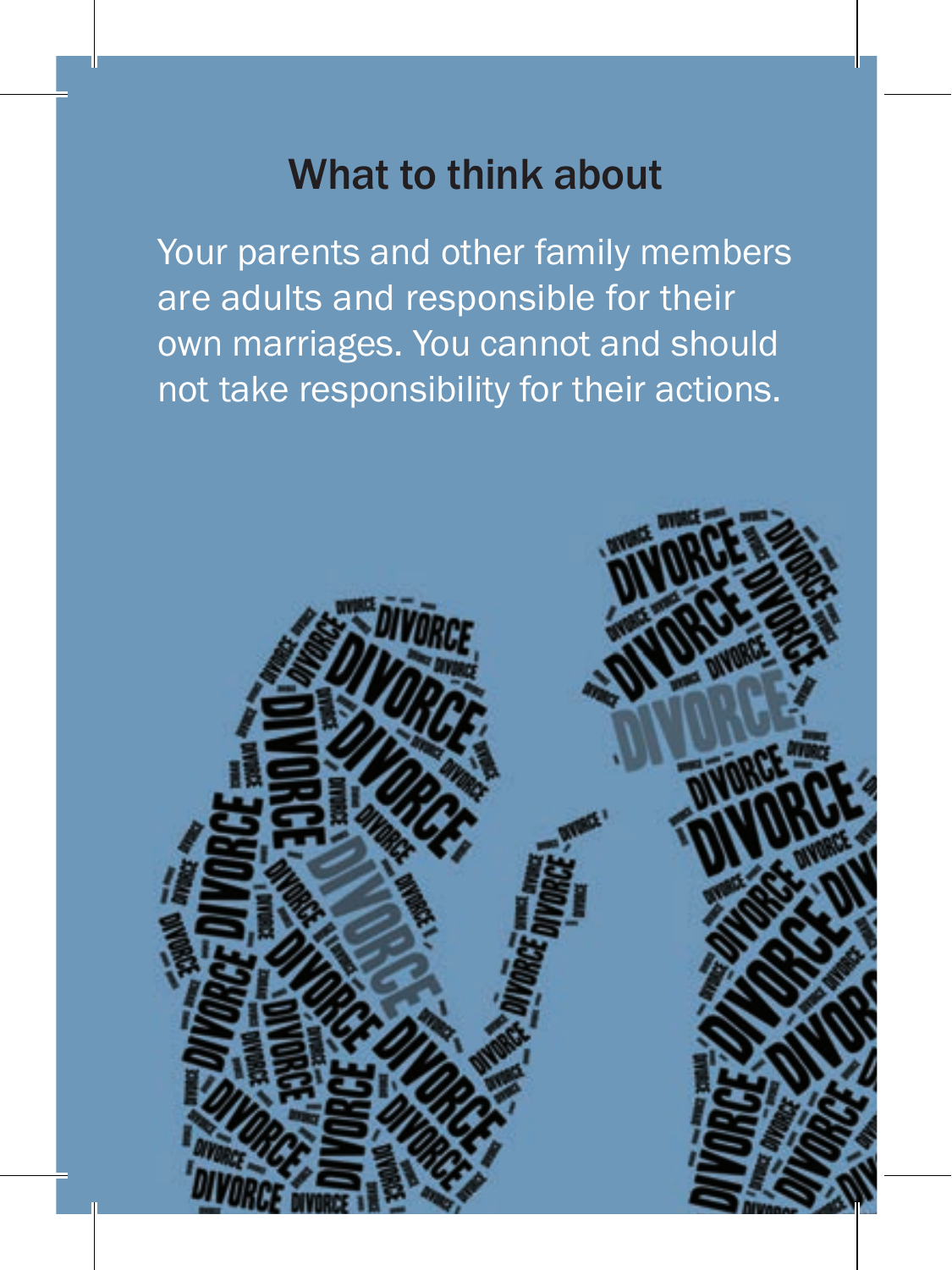### CARING FOR ELDERLY PARENTS

*"You need to marry someone from abroad to make sure your parents are looked after in their old age. Spouses from here in the UK won't do that! "*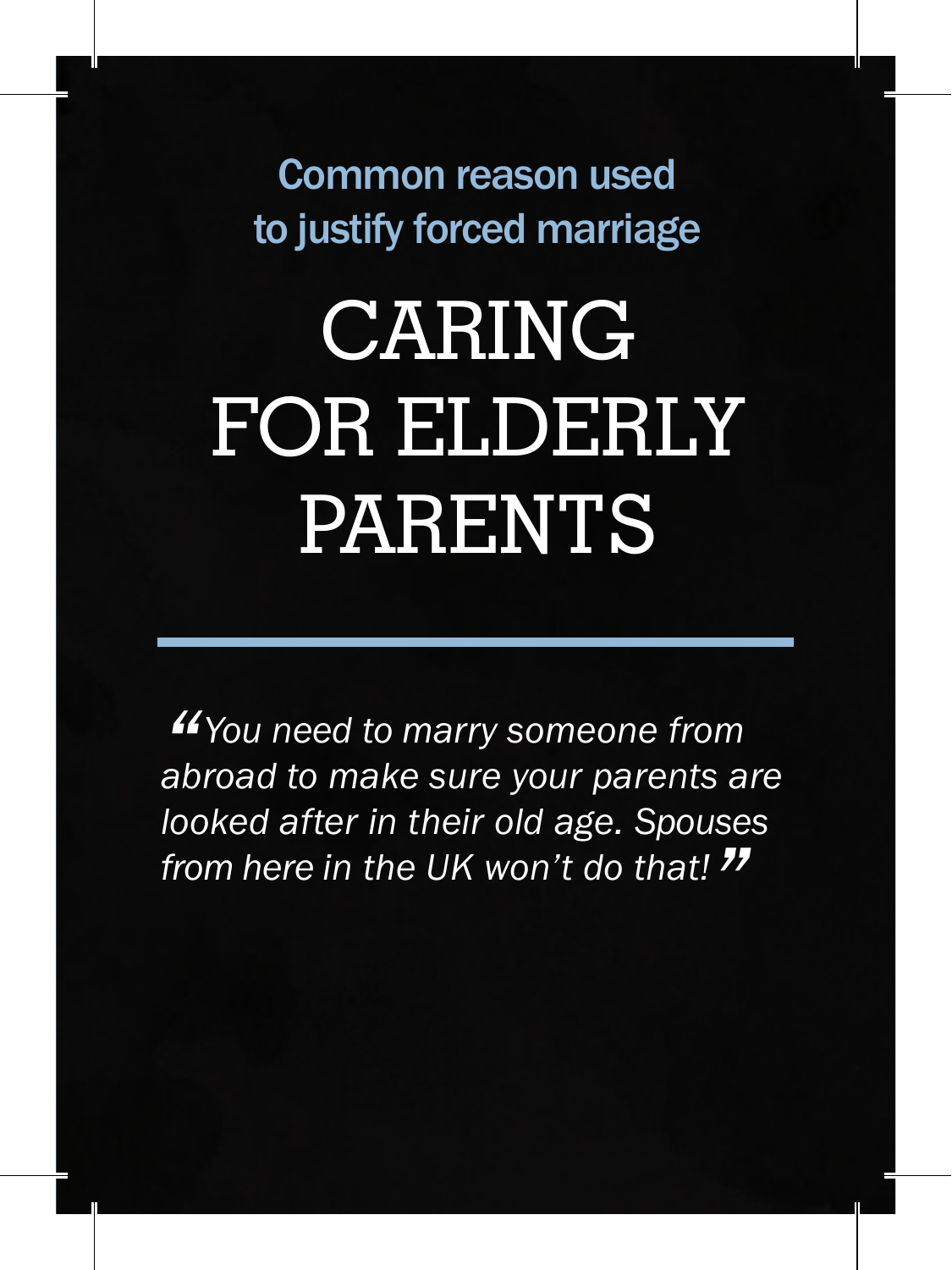Marrying spouses from abroad and / or from within the family does not guarantee care for your parents. It is your duty to care for your own parents anyway and should not be the responsibility of others.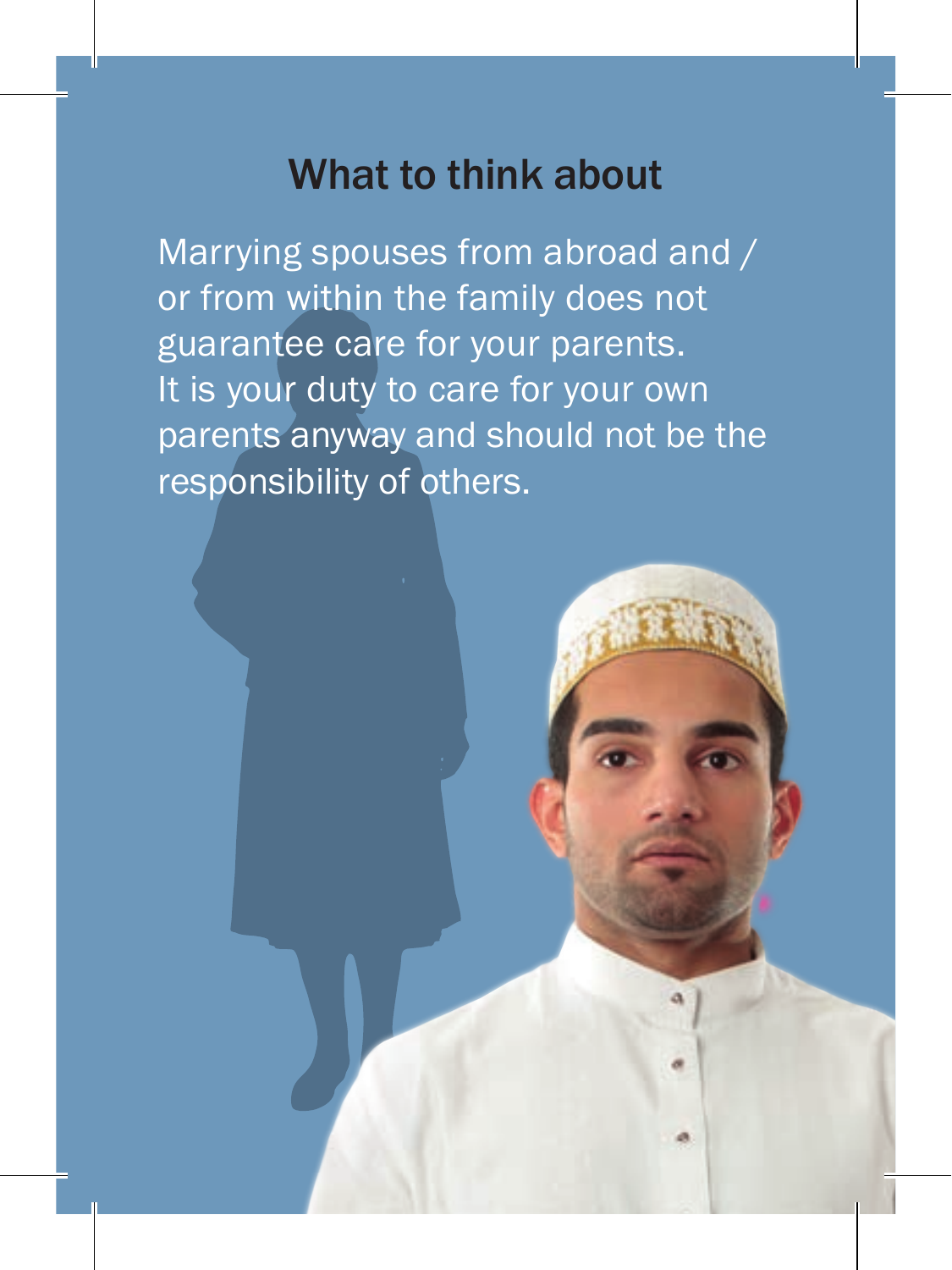### PERMISSIBILITY OF POLYGAMY

*" we have chosen for you and call her Just get married to this woman over to the UK. You can always taken on another wife later if you don't like her. "*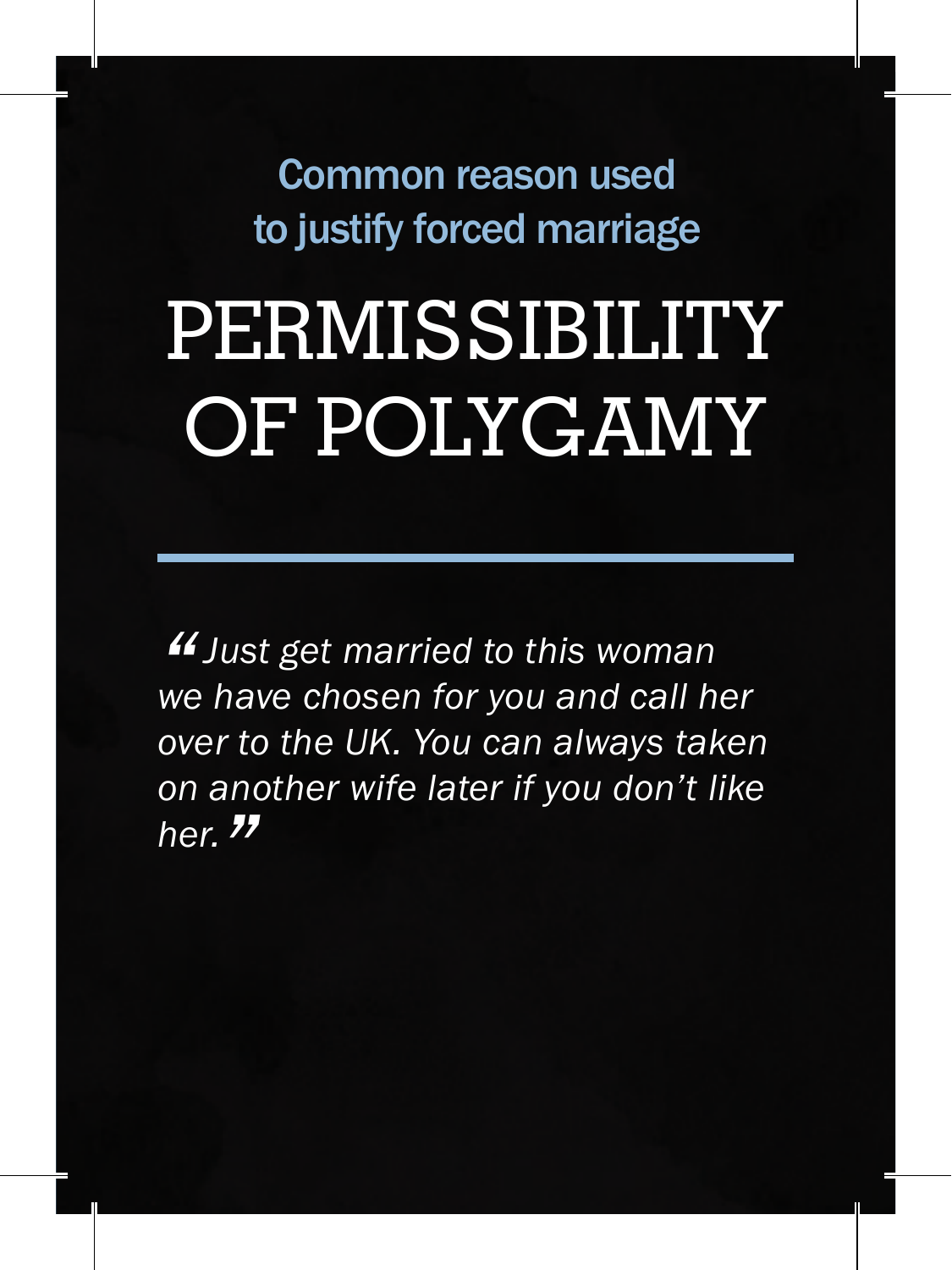There are a number of interpretations about the permissibility of polygamy. Even when allowed, there are strict conditions of equality and justice for all wives. If they cannot be met, Allah commands marrying only one woman.

The long-term impact on wives and children is often very damaging, for which the man will be accountable.

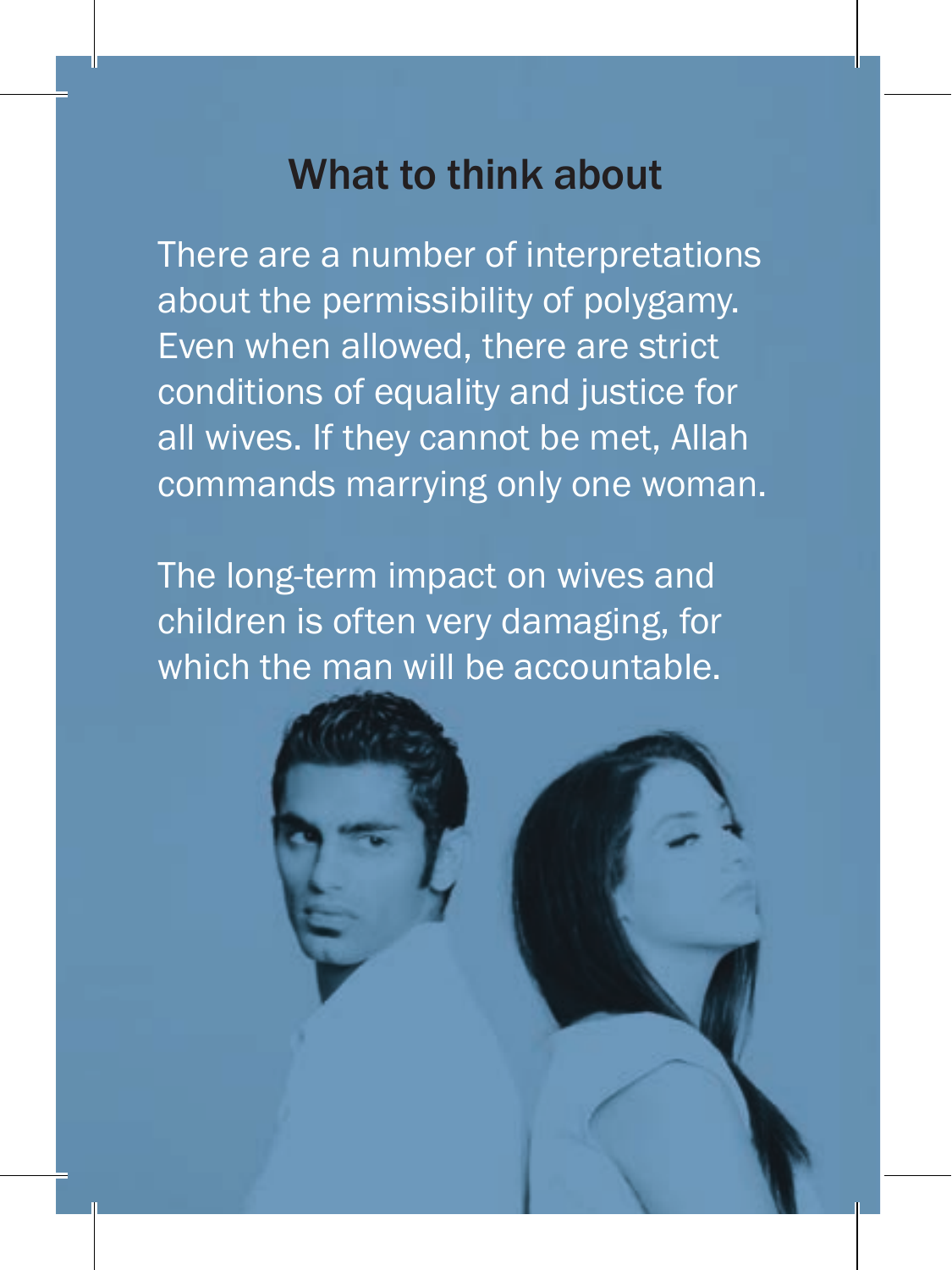### SOLUTION TO HOMOSEXUALITY

*"*You can't be really gay, it is just a phase. Once we marry you off you will change your mind; marriage will fix everything. *"*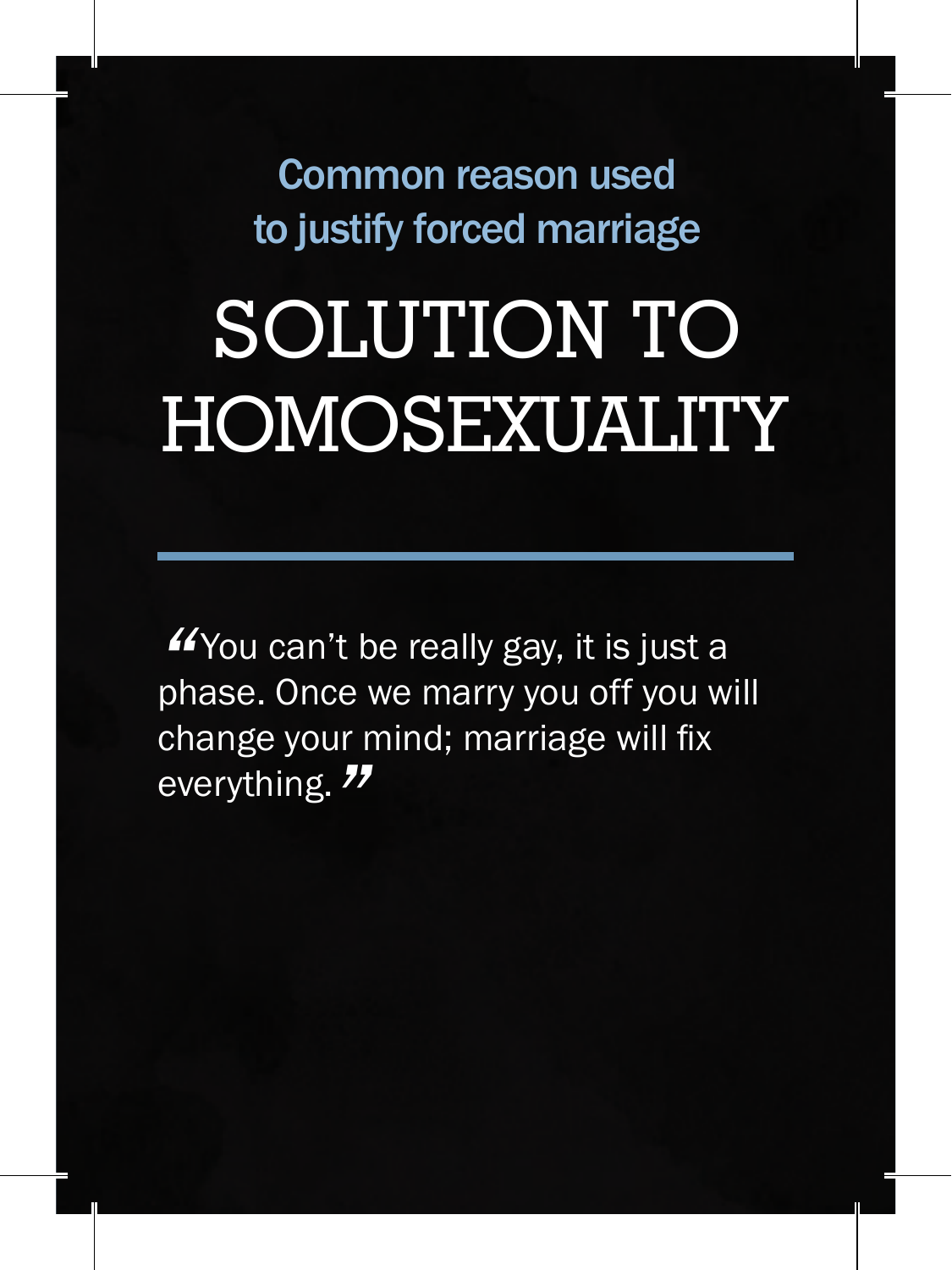Marriage does not alter a person's sexual orientation. Marriage in such circumstances may result in harm to you (emotionally and / or physically) and also to the spouse. There is a principle in Islam that if one cannot fulfill spousal duties, they should not marry.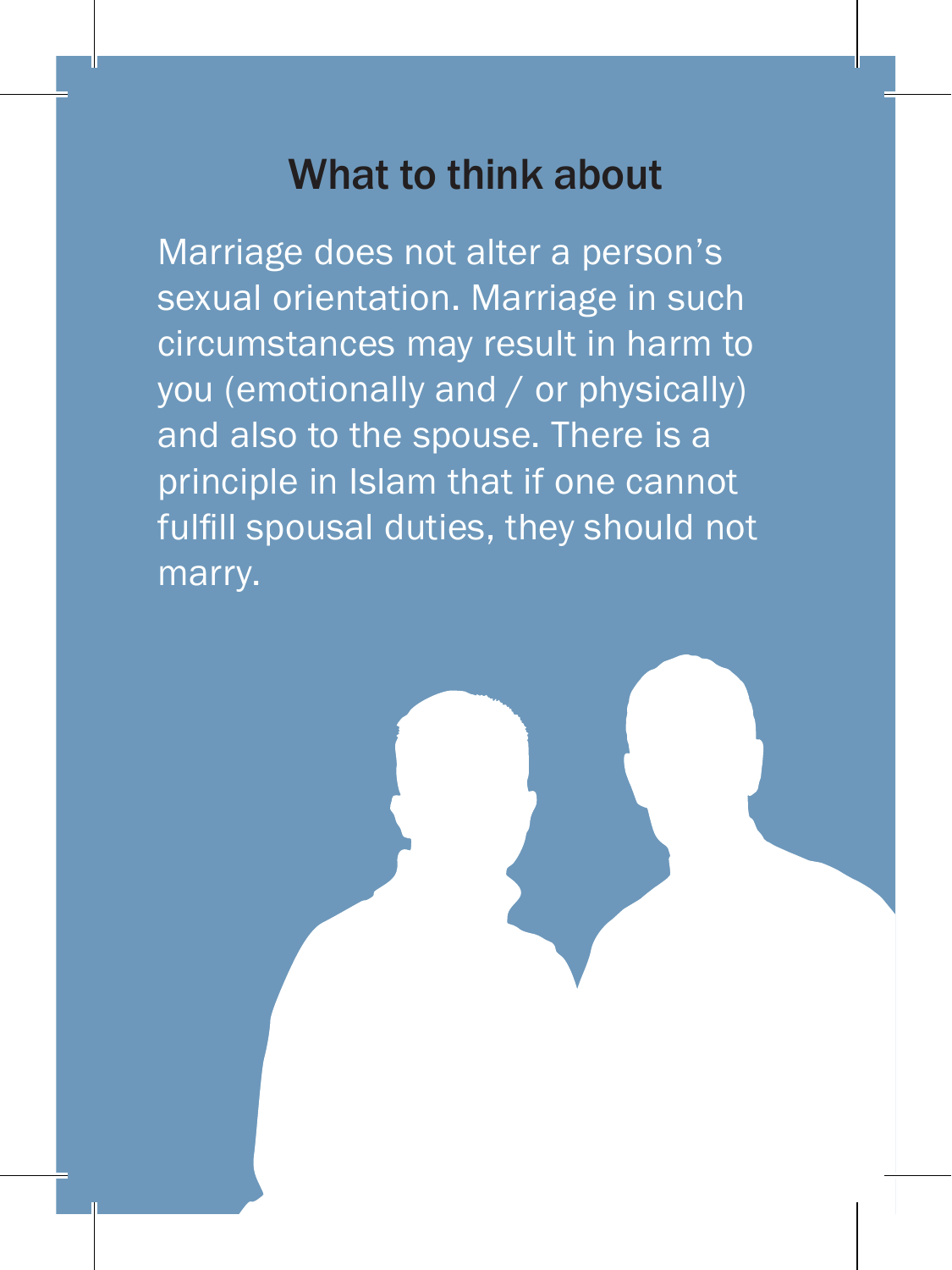## Safety Advice

- 1. Report concerns to a trusted person such as police, teacher or friend or contact a helpline.
- 2. If at risk, do not travel abroad with family.
- 3. Alert airport staff if you are being forced to leave the country, this could include placing small metal object such as a spoon in your underwear to set off scanners.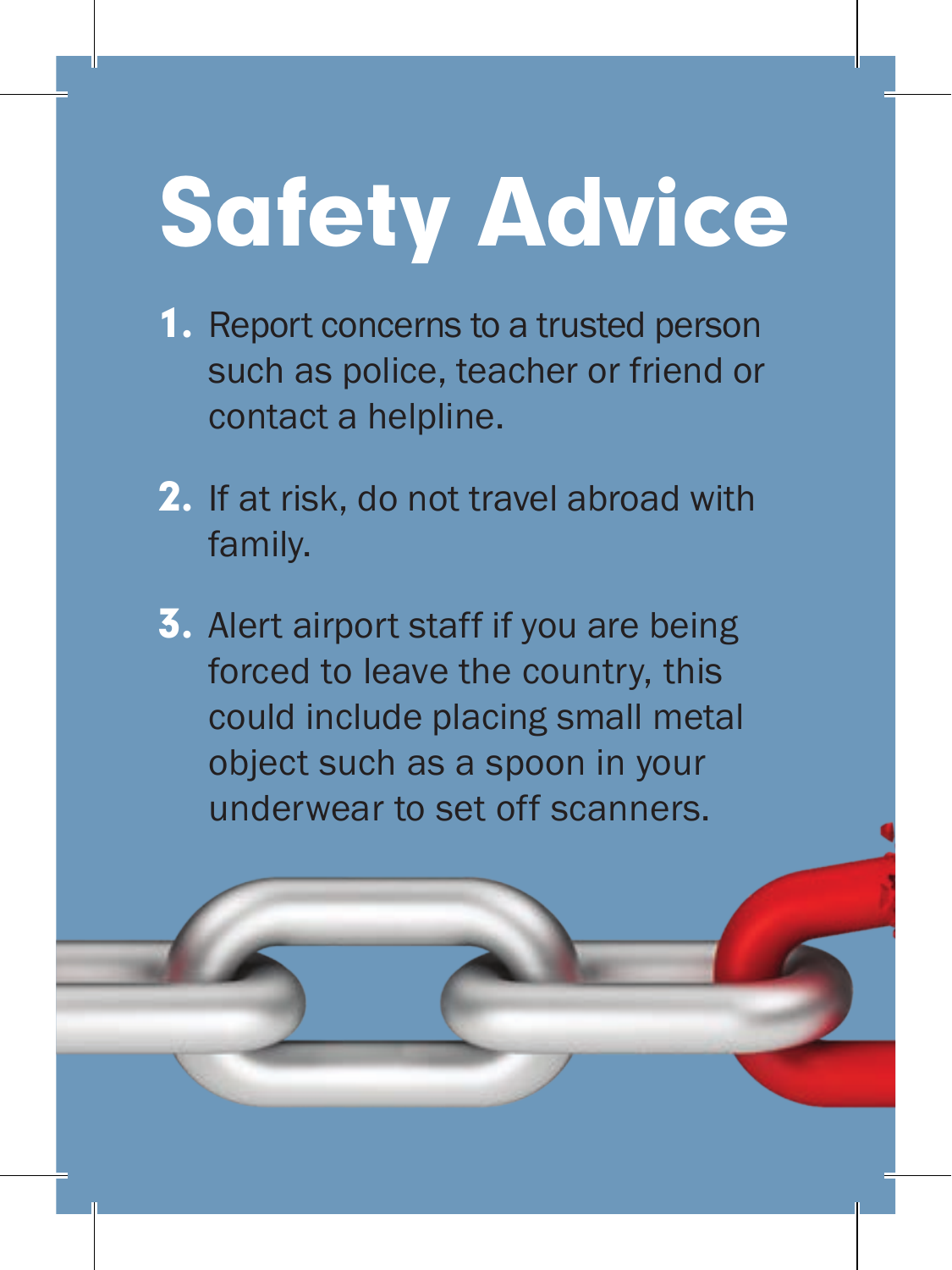#### 4. If you do travel abroad, then ensure you provide trusted person with:

- Passport details
- Recent photograph
- Current address including where you are travelling to
- Other travel details such as flight number and dates of travel including expected return
- Memorise contact details of Forced Marriage Unit and British Embassy in country of destination